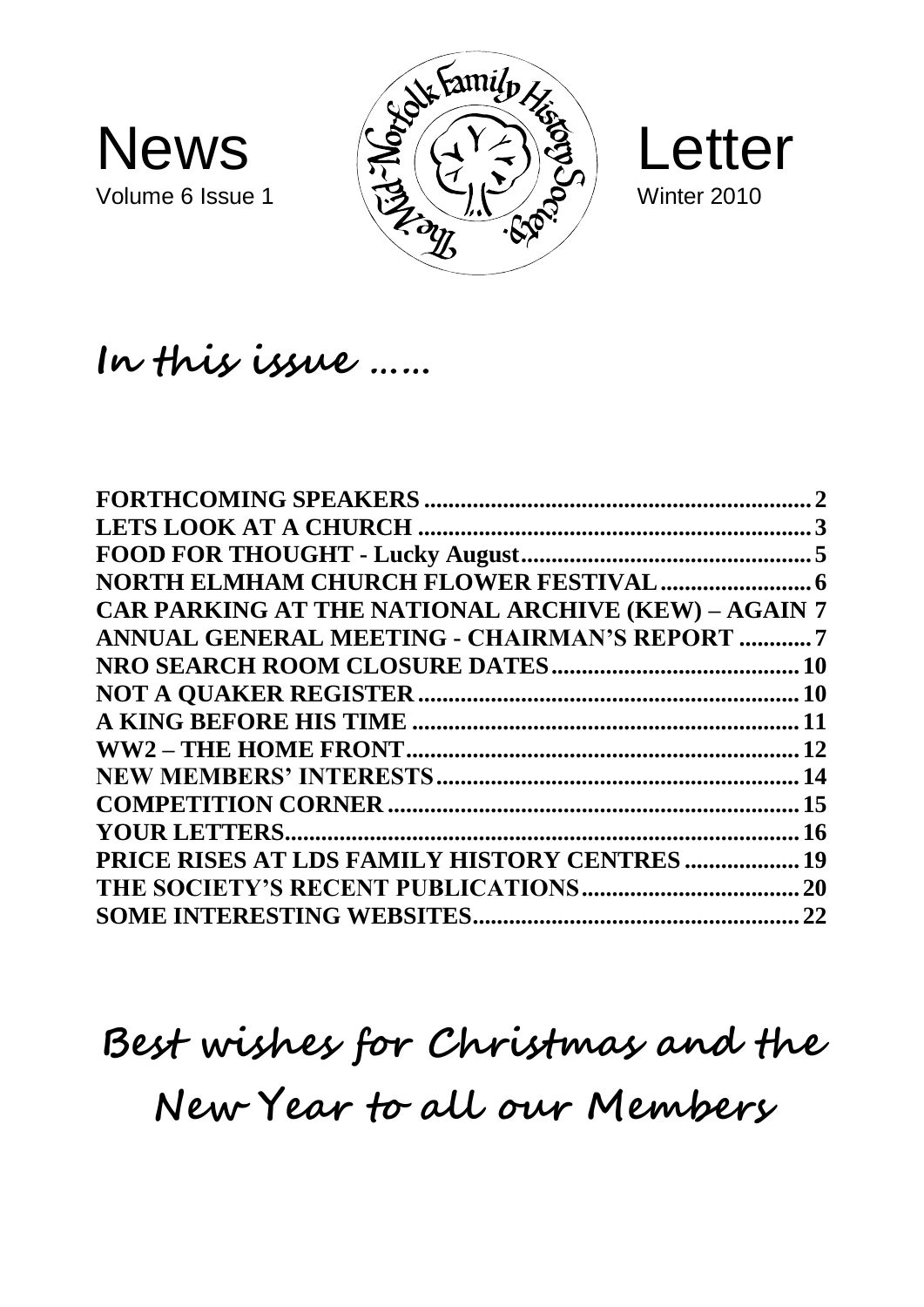#### **A few words from your Editor …**

Thank you for all your letters and emails, without your contributions we wouldn't have a magazine.

This issue sees the return of the competition, the prize is a single annual subscription – the draw will take place at the January meeting.

I look forward to more of your letters, have you made any exciting discoveries about your family? Can your experience help anyone else?

Also it would be interesting to know how you store your information, do you use family history software? I have a few loose leaf binders full of information so I need to sort it all out, if we have another winter like last year it will be a good time to do it.

**Format for Newsletter Contributions** …. Preferably typed using Microsoft Word or Works, or handwritten, then please either:

- email the file to me at [Familyhis@aol.com](mailto:Familyhis@aol.com) or
- post handwritten copy/CD/floppy disk, to me at the address on the back of the Newsletter

#### **Deadline for inclusion in the next Newsletter 19 January 2011**  *Kate (Editor)*

#### **FORTHCOMING SPEAKERS**

| 19 January 2011  | To be announced                                                 |
|------------------|-----------------------------------------------------------------|
| 16 February 2011 | History of the M & GN Railway & Staff Records by<br>Chris Rouse |
| 16 March 2011    | Hugenots by Michael Gandy                                       |
| 20 April 2011    | Looking for a Black Sheep by Linda Hotchkiss                    |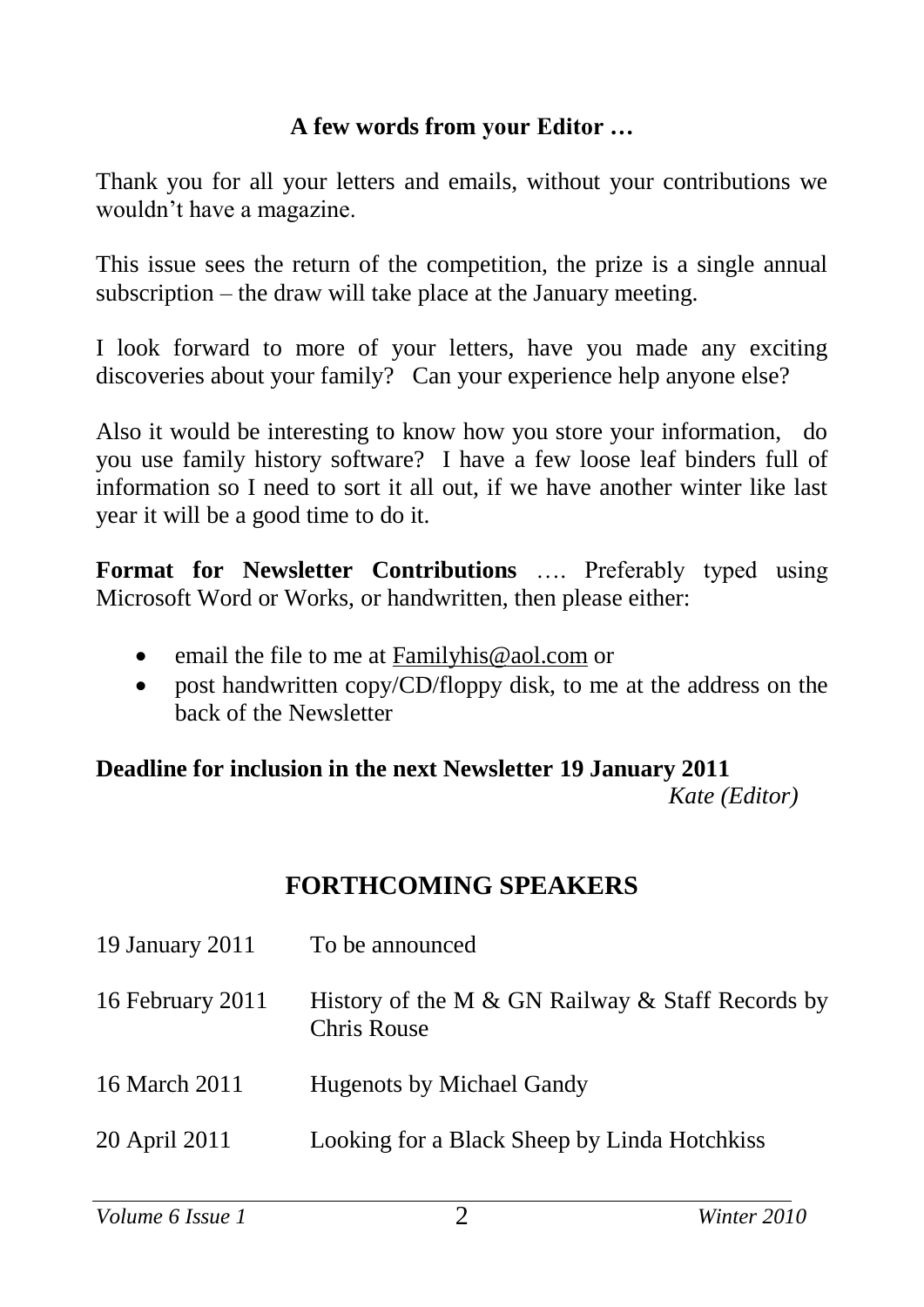#### **LETS LOOK AT A CHURCH No.60 – St Margaret, Morton-on-the-Hill**



Arriving at the church of St Margaret, Morton-on-the-Hill, we were greeted by the screech of peacocks a bird that famously embodies the deadly sin of pride and whose presence in the graveyard adds an exotic touch to this tiny old church the original tower of which dated back to Norman times. These fowls have every right to be proud for the present day St Margaret's is a memorable and unique structure. The church lies tucked away on the Morton Hall estate, well off the beaten track and could truly be called one of the hidden gems of Norfolk for nobody would ever come across it by accident on their travels. St Margaret's was a small round towered church much like a number of others in our area and it cannot have changed much since the days of Jeff Egge who was rector in 1330 – an engraving by John Sell Cotman shows it in its nineteenth century prime. The tower was described in 1958 as 'one of the loftiest in the county its height being enhanced by its elevated site'. Then, on Easter Sunday the following year, disaster struck. The Verger had just left when in the still night air, he heard behind him a noise 'like a lorry load of gravel being emptied' and upon investigation found to his horror that the entire tower had collapsed leaving large heaps of flint, mortar and Norfolk carstone everywhere and sending the church's three bells crashing through the nave roof. The fallen bells are now at Attlebridge church and the present bell which dates from 1793 was found in the coach house of Morton Hall and later set up in the ruins of the nave. For a number of years, St Margaret's remained desolate until in 1980, Lady Prince-Smith, owner of the peacocks, who lives next door in Morton Hall was able, with the help of the Norfolk Churches Trust and a number of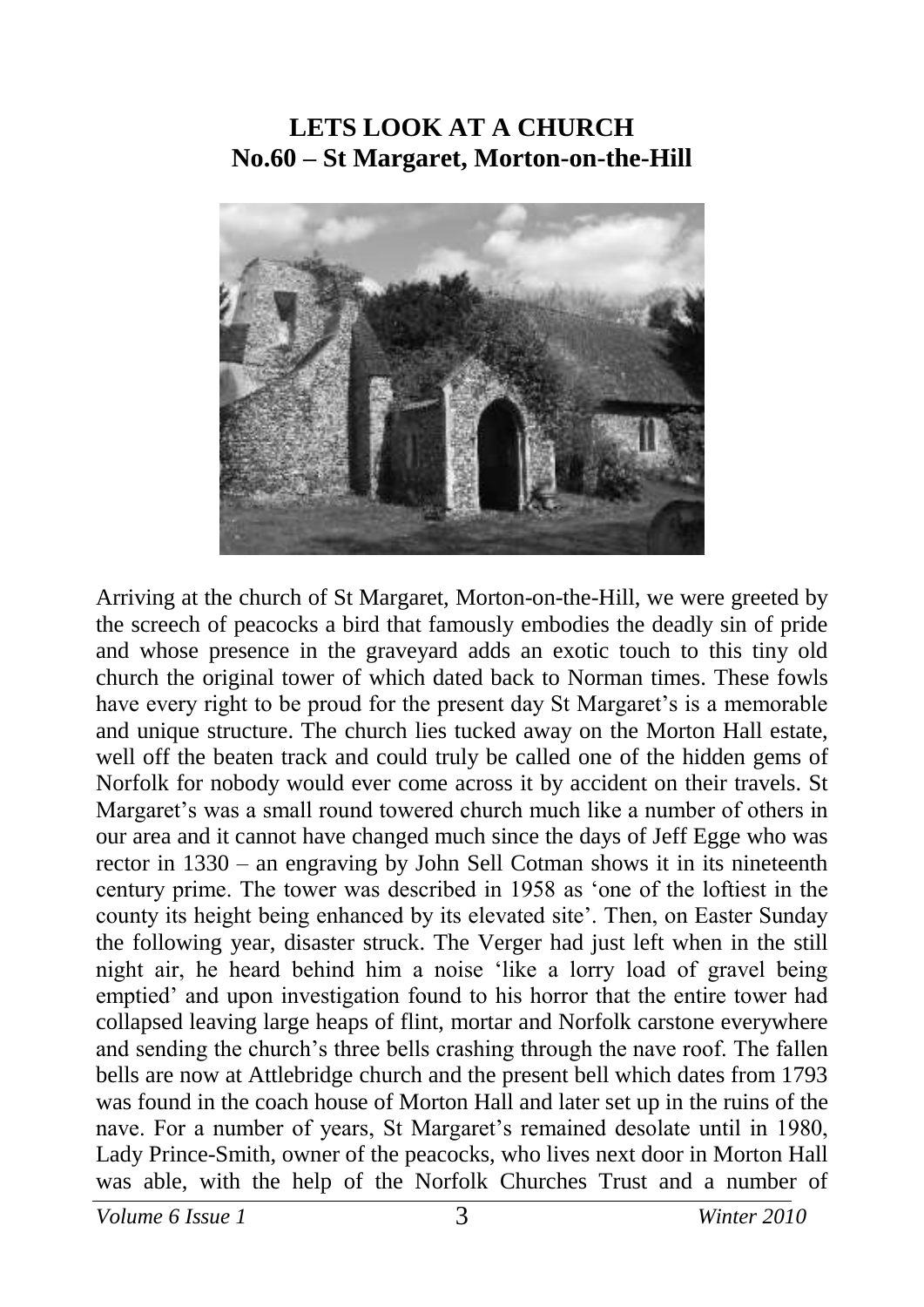volunteers, to have a large glass screen built across the end of the nave and by retiling and restructuring the remains of the tower and west end of the building completely transforming it into an exciting sculptural whole. Although regular worship ended on the day of the disaster and the church, which joined with Weston Longville the next year, is now redundant, occasional services are still held, and we noted with interest a leaflet used in one and containing *Hymns to commemorate Sir Robert Southwell*. The Southwells were a well known family of recusants and their impressive tomb chest is St Margaret's chief monument. Robert, their most famous son, was ordained a Jesuit priest after a period of study in Rome during a period in English history when this was not always a smart career move. Returning to England in 1586, Southwell ministered to a number of well-to-do Catholic families for six years before being arrested and tried for treason an offence which he denied. A new law had just been brought in however stipulating that English subjects who had entered into priest's orders in the Catholic Church were forbidden from remaining in the country for longer than forty days on pain of death. As Southwell had obviously in modern terms exceeded the duration of his work permit he was sentenced according to the custom of those barbaric days to be hanged, drawn and quartered at Tyburn where he died bravely eliciting much sympathy from those who witnessed his execution and in 1970 was canonized by Pope Paul VI. Southwell was also a poet and is the author of two of the hymns sung at his annual commemorative service. In the centre of the nave is the grave of another Norfolk worthy, the beruffed octogenarian Katherine Awdley, daughter of Sir Richard Southwell of whom it is written: *'she lyved 45 yeares a widdow. She kept good hospitality. She was charitable to the Poore'.* Leaving St Margaret's to the sound of the peacocks, we admire once again both the church and its idyllic setting – the surrounding grounds were laid out by Sir Joseph Hooker of Kew at the end of the  $19<sup>th</sup>$  century and contain a number of rare trees. Together, they create a haven of rural peace and tranquillity (except for the peacocks that is).

The original parish registers are held at the Norfolk Record Office (Cat. Ref. PD93) and comprise Baptisms 1559-1955 & 1981, Marriages 1561-1958, Burials 1559-1812 and Banns 1755-1813 and 1824-1948. Microform copies cover the same dates except for Banns which end in 1904. Archdeacon's and Bishop's Transcripts all date from 1600 and end in 1896, 1837 and 1896 for Baptisms, Marriages and Burials respectively. The Parish Chest items include Settlement Certificates and Examinations 1766-1799 inclusive, two removal orders for 1778 and 1785, an inventory for John Barker dated 1758 and Morton Town Land Papers 1862-1997 inclusive.

*Roderic & Denise Woodhouse*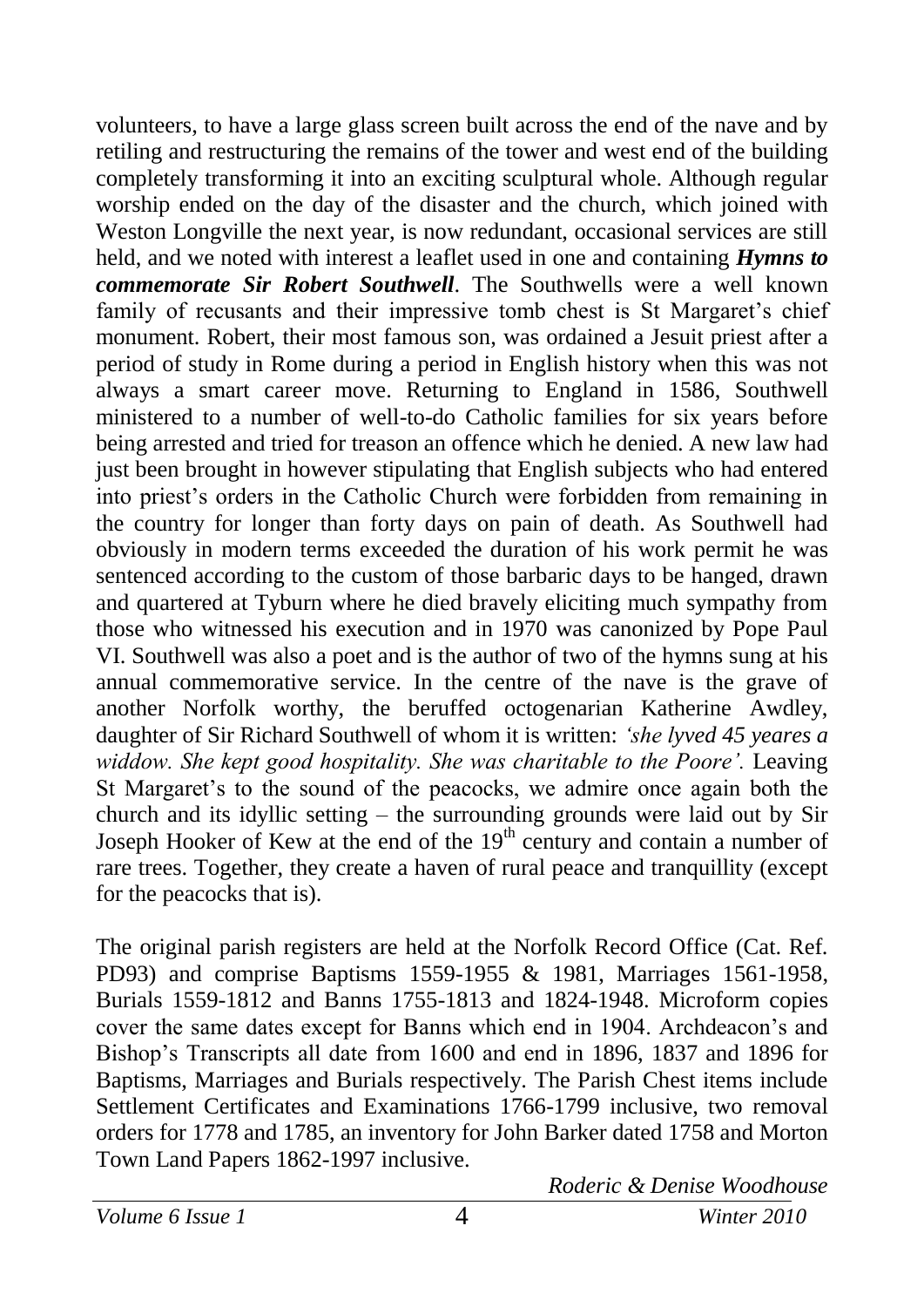#### **FOOD FOR THOUGHT - Lucky August**

Back in August my wife and I visited the Hebridean islands by coach, which included several ferry crossings. My ever helpful daughter, who had visited the area many times, suggested warm and wet clothing as the wind always blows, its bound to rain and don't forget your anti-midgie cream. In the event the sun shone, the midgies didn't attack and the wind forgot to blow. Even our guide was surprised how calm it was. How lucky we were. The following week the weather changed, the heavens opened and the sea was so rough that ferries were cancelled. Yes August was a lucky month and I was able to pass on some of my August luck into the family history field.

Earlier in the month we were just finishing off our MI recording at Weasenham All Saints when a couple arrived looking for evidence of an ancestor who was buried there. There is a headstone but they would never have found it without our help, for it had fallen and was difficult to read. But, amazingly, less than an hour earlier we had cleaned that inscription, solely because during the typing-up I had queried the spelling of a place name mentioned on it.

Also in August I was attempting to find a few interesting headstone epitaphs at North Elmham for a display at their local history event. An inscription to a man 'accidentally killed at Derby Station' looked a likely candidate but I wasn't over optimistic about discovering more. However, I received a package through the post, mistakenly addressed to me, relating to The Wyvern Index an Index of people associated with the Midland Railway. I re-directed the package and informed the sender of my action. In my letter I mentioned the epitaph, thinking it might be of interest to him. What a stoke of luck, by return of post, I was informed that my man was already in the index - not as a passenger, as I suspected, but as a porter working at Derby station. This was followed by a copy of the Derby newspaper report of the inquest, which gave a little more about the man, and a full report on the accident, which caused his death.

To top it all, during the Bank Holiday, having set up our display at Elmham, I had just popped in to see everything was ok, when I met a fellow passenger from that coach trip. She was looking for the burial place of her great grandparents who she thought were buried in the churchyard - not in our MI book, therefore no headstone. But later, I checked our Burial Index and there they were, two of the very few, which actually gave grave locations!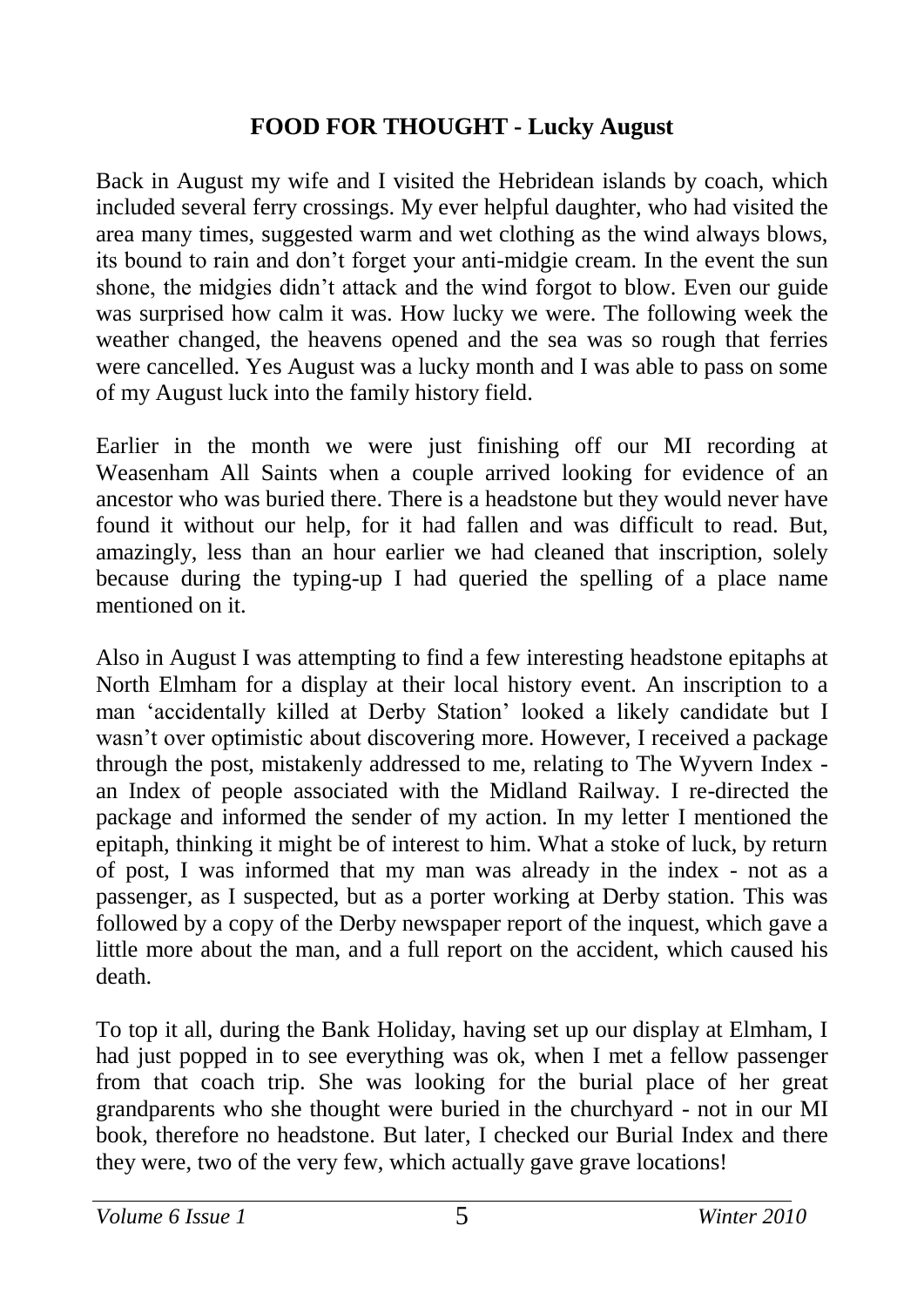Was it luck, accident, fluke, coincidence, serendipity or sheer chance that the weather was perfect, the Weasenham couple chose that time for their visit, mail was sent to the wrong address, or the burial place searcher chose those few minutes that I was at the Elmham show? Or is it possible that someone up there is 'pulling my strings'?

TFG



#### **NORTH ELMHAM CHURCH FLOWER FESTIVAL**

*The Society's Display* 

During the August Bank Holiday weekend the society provided a display for the Local History element of the N Elmham Flower Festival. In addition to advertising the Society, it featured our recently N Elmham Memorial Inscription booklet, containing all the 900, or so inscriptions in the church and churchyard, and the results of a little research into four 'interesting' headstone epitaphs from the book. The event was very well supported and considerable interest was shown in our exhibit, which hopefully may result in some new local members.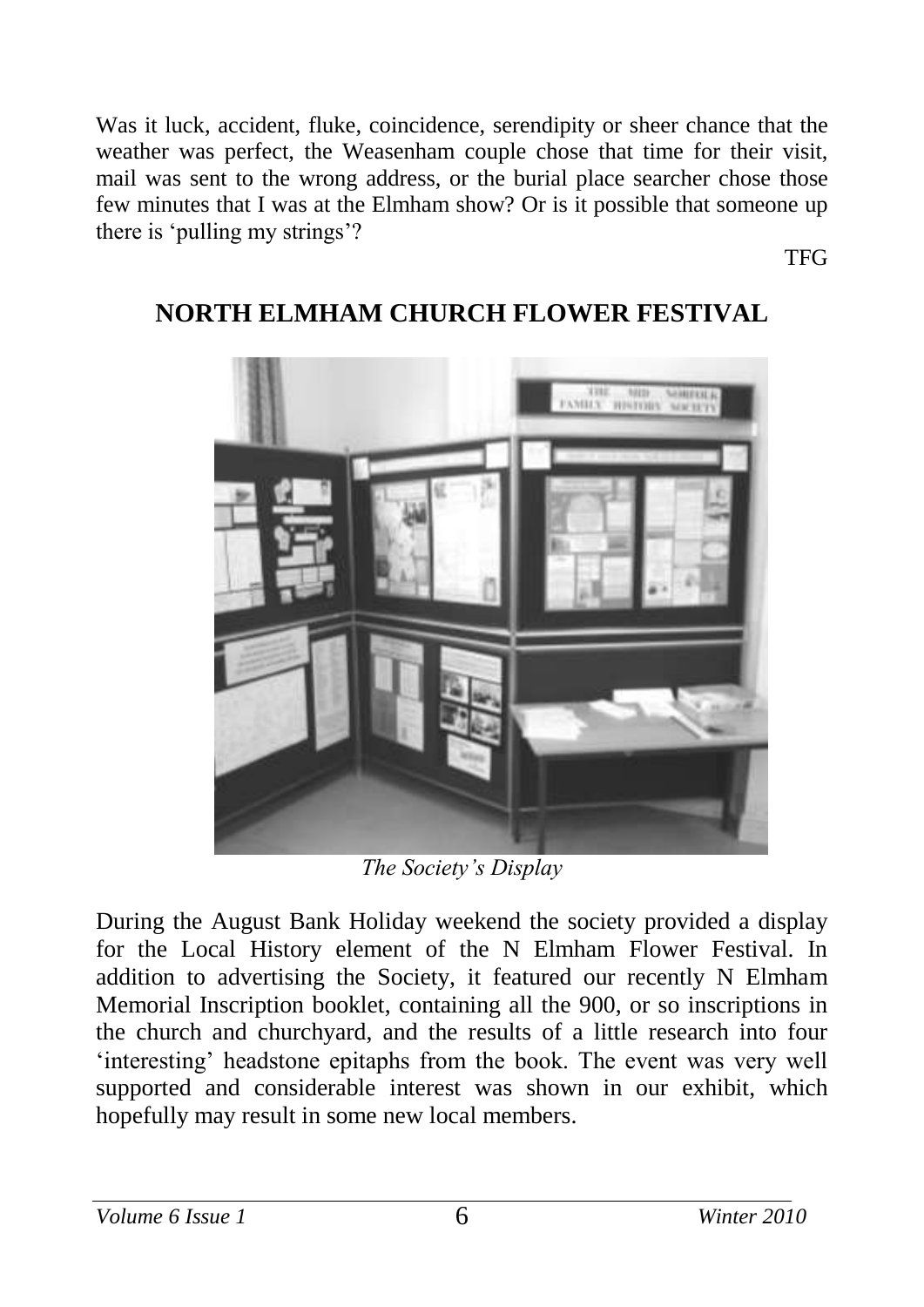#### **CAR PARKING AT THE NATIONAL ARCHIVE (KEW) – AGAIN**

In our Summer Newsletter we reported that a new day car-parking scheme was to be introduced at TNA Kew on the 27 April 2010. Readers may not be surprised to hear that it did not happen. Visiting the TNA website - how to find us - said that it would commence 31 August - 'see our news story'.

And the 'News Story' said that *'due to technical difficulties, we are postponing the launch of the visitors' car park booking system until Tues 14 Sep. We hope to launch the booking website and telephone booking line on this date. Visitors can continue to park free of charge until Tues 28 September, after when they should pay in advance for a space'.*

I checked again on 10 Sep and it is still not happening. Their *'latest news'* says that they will give at least one months notice.

Although it is almost a joke, members are reminded that when it does come into operation there will be a flat rate of £5 per day. **Visitors who drive to the TNA without having booked and paid for a space in advance will not be able to access the car park.** So, if you are thinking of visiting Kew by car, visit www.nationalarchives.gov.uk, while you are at the 'thinking stage' Just in Case, the technical problems have been overcome.

#### **ANNUAL GENERAL MEETING - CHAIRMAN'S REPORT**

The AGM was held at the September meeting, and Tom Garland spoke to the meeting ………..

In my endeavours to keep the Chairman's report brief and to the point, I could simply say "as per last year" because thankfully things haven't changed much - not even the committee - although we are all a year older and maybe a little wiser, I would like to think that, we as a committee have done most things right and thanks to the continuing support of you, the membership, the society has had a good year.

Our membership on Jan  $1<sup>st</sup>$  was 260 - 30 less than the previous year and a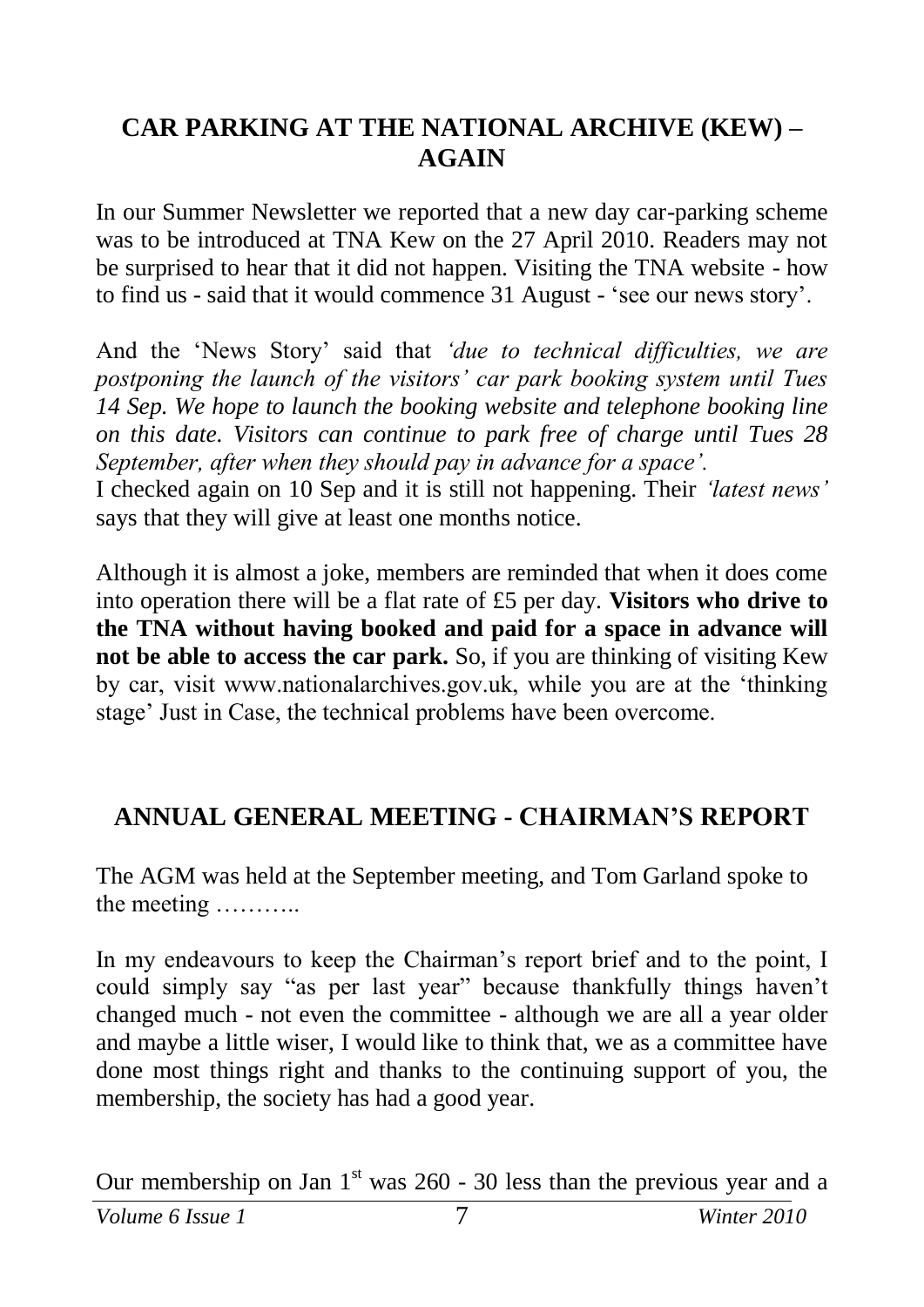little concerning because, although Joan tells me that the numbers always fall at membership renewal time, they usually bounce back, but his year, to date, we have only 9 new members. However, locally we are doing ok, Graham's excellent programme of speakers has attracted an average audience of just over 36, which is only a little down.

Our Newsletter is now printed locally to order at a fixed price per copy, which is proving more convenient and less expensive. Another plus side is that we can now accept photographs, which helps make it more interesting. We all appreciate Kate's efforts as editor, but no matter how good she is at compiling the newsletter, **she can only print what we submit and she always needs our stories and experiences**.

Our own publications continue to sell well - 180 this year. Over winter our small five strong churchyard memorial inscription recording team, completed the  $900$  memorials at North Elmham, which was the  $60<sup>th</sup>$ churchyard, for which we have a booklet. This was followed by Morton-on the Hill, both Weasenham churchyards and Wellingham.

We had a display, promoting the society at the North Elmham History event, over the August bank holiday. This was in addition to the Annual Norwich and Gressenhall Fairs. We may have to rethink these fairs for at both events book sales were disappointingly low and interest in our local Burial Index seems to be waning. However, commission from our register transcriptions submitted to the National Burial Index and operated by findmypast, continues to be a major source of income for the society.

The Income over expenditure account, reproduced on the next page, shows a surplus of £237.31 - not a great deal of money, but we have almost £5000 in the bank (collecting a minimum of interest) and no big expenditures planned, consequently I recommend that membership inscriptions remain unchanged for yet another year. (Subsequently approved at the September AGM)

Tom Garland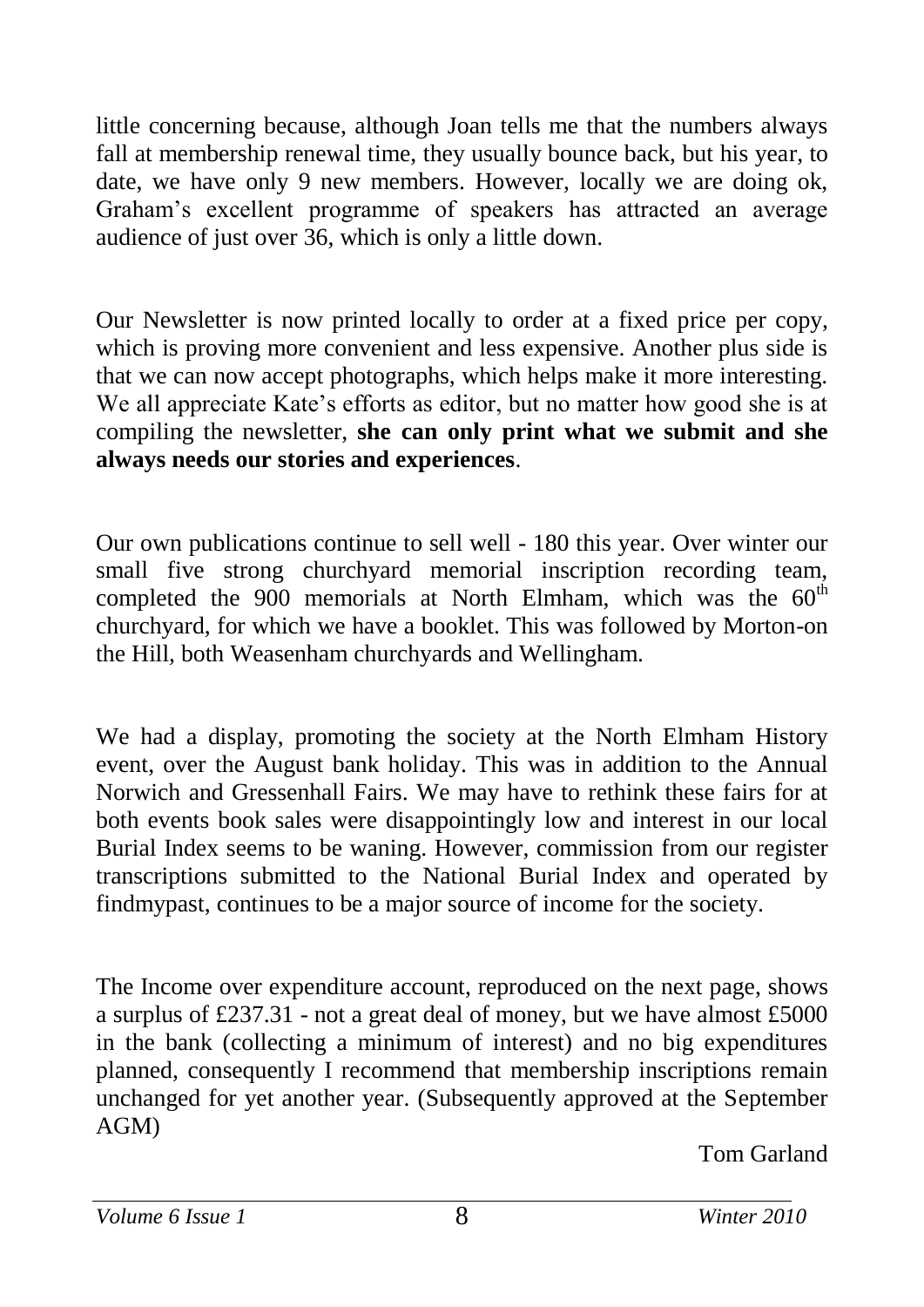| EXPENDITURE                                                 |                                 |          | 2009/10                           |    | 2008/9     | <b>INCOME</b>                                              |       |                     |       | 2009/10    |               |     | 200089     |
|-------------------------------------------------------------|---------------------------------|----------|-----------------------------------|----|------------|------------------------------------------------------------|-------|---------------------|-------|------------|---------------|-----|------------|
| Newsletters (printing, postage)<br>Less advertising revenue | E1,166.78<br>E 40.00            |          | £1,126.78                         |    | £ 1,309.01 | Subscriptions<br>Less refund                               |       | 0091 3<br>5 1900 00 | 16.00 | £1,884.00  |               |     | £ 201900   |
| Meelings and Events<br>Less door takings                    | 997.48<br>191.50<br>tal.<br>Gd. |          | 745.98                            | hè | 69795      | Less printing postage refunds<br>Publication Sales         | 28.12 | 508.16<br>i.        |       |            |               |     |            |
| General Admin (post, stationery etc)                        |                                 |          | 59.63                             |    | 171.41     | Less commission (to churches)                              |       | tal <sup>1</sup>    | 13.50 |            |               |     |            |
| FFHS Subscription and Insurance                             |                                 |          | 149.97                            |    | 149.21     |                                                            |       | 522.66<br><b>Gd</b> |       | Ы          | 205.45        | 41  | 251.79     |
| Publicity                                                   |                                 |          | 31.01                             |    | 29.86      | Voucher Sales                                              |       |                     |       |            |               | tai | 12500      |
| Projects                                                    |                                 | $\omega$ | 38.41                             |    | 57.03      | Miscollarieous Sales                                       |       |                     |       | <b>Gid</b> | 41.00         |     | 53.94      |
| Library Purchases                                           |                                 | ω        | 91.41                             |    | 116 69     | FFHS On-Line Commission                                    |       |                     |       | tid        | 387.94        |     | 387.05     |
| Equipment (computer upgrade, mouse)                         |                                 | $E_{dd}$ | 47.49                             |    |            | Donations                                                  |       |                     |       |            | 77.50<br>3 09 |     | 98.15      |
| 1911 Census Vouchers                                        |                                 |          |                                   |    | 100.00     | <b>Bank Interest</b>                                       |       |                     |       | fel fel    |               |     | 45.59      |
| Website                                                     |                                 |          | 20:00                             |    | 30,00      |                                                            |       |                     |       |            |               |     |            |
| Sundries                                                    |                                 | ω        | 11.00                             |    | 43.49      |                                                            |       |                     |       |            |               |     |            |
| Excess income over expenditure                              |                                 |          |                                   | i. | 27387      |                                                            |       |                     |       |            |               |     |            |
| TOTAL                                                       |                                 |          | 2 237 31                          |    | 2 2 978 52 | TOTAL                                                      |       |                     |       | £2,50899   |               |     | € 2,978.52 |
| BALANCE AS AT 31st JULY 2010                                |                                 |          |                                   |    |            |                                                            |       |                     |       |            |               |     |            |
| <b>LIABILITIES</b>                                          |                                 |          |                                   |    |            | ASSETS                                                     |       |                     |       |            |               |     |            |
| Accumulated Fund                                            |                                 |          |                                   |    |            | Cash at HSBC Bank                                          |       |                     |       |            |               |     |            |
| Plus excess inc. over exp.<br>Balance as at 31 7 09         |                                 |          | £4,64877<br>E 237.31              |    |            | <b>Business Money Manager Account</b><br>Treesurer Account |       |                     |       | E 255.04   |               |     |            |
| Balance as at 31.7.10<br>Uncleared cheques                  |                                 | ш        | £ 4,896.08<br>15501               |    |            |                                                            |       |                     |       |            |               |     |            |
| Cash in hand                                                |                                 | $\omega$ | 5175<br>£ 5,041.09<br>FC 686 \$ 3 |    |            |                                                            |       |                     |       | £4,989.34  |               |     |            |
|                                                             |                                 |          |                                   |    |            |                                                            |       |                     |       |            |               |     |            |

I report that the above theorie and Expenditure Account is in accordance with the books aind records supplied to mo.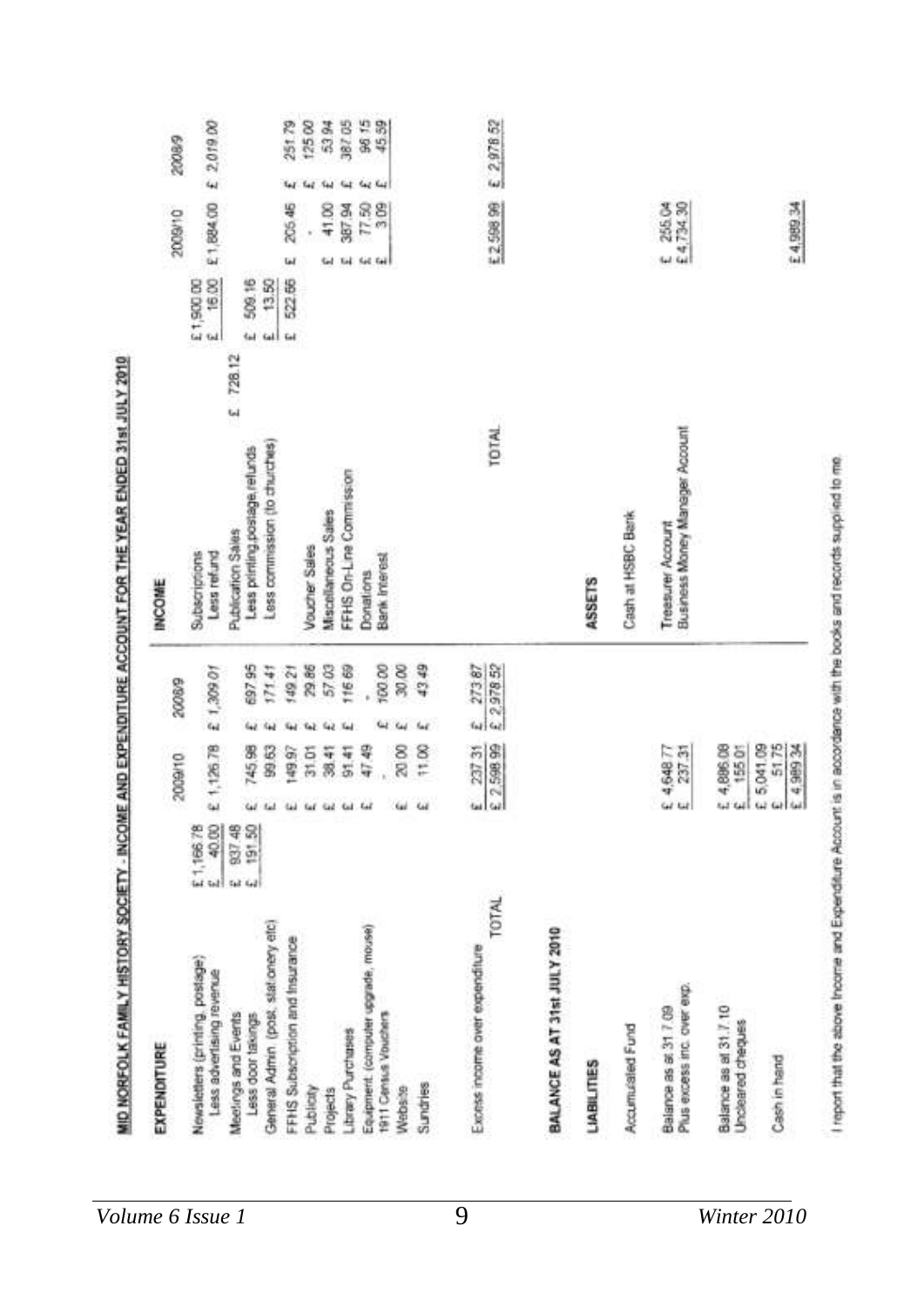### **NRO SEARCH ROOM CLOSURE DATES**

The Norfolk Record Office search room will be closed from Monday, 29 November to Saturday, 11 December inclusive. It will reopen on Monday, 13 December.

They will continue to answer enquiries during stocktaking, and the exhibition gallery at The Archive Centre will be open as usual, except on Saturday, 4 December and Saturday, 11 December. (See [http://www.archives.norfolk.gov.uk/documents/pdf/exhibition\\_catalogues/c](http://www.archives.norfolk.gov.uk/documents/pdf/exhibition_catalogues/conservation_today.pdf)

onservation today.pdf for details of the current exhibition.)

Thanks to Susan Maddock, Principal Archivist, Norfolk Record Office for this information.

#### **NOT A QUAKER REGISTER**

Having been led to believe that in addition to using numbers, only the Quakers used the letters 'ber' to describe some months. I was very surprised, that whilst transcribing Great Witchingham's Parish Burial Register for the National Burial Index, during the years between 1678 and 1700, months are sometimes recorded as a number followed by 'ber'. Without giving it too much thought what date would you transcribe the following 1679 entry?

Robert Skilling was buried 8 ber. 23

Answer on page 14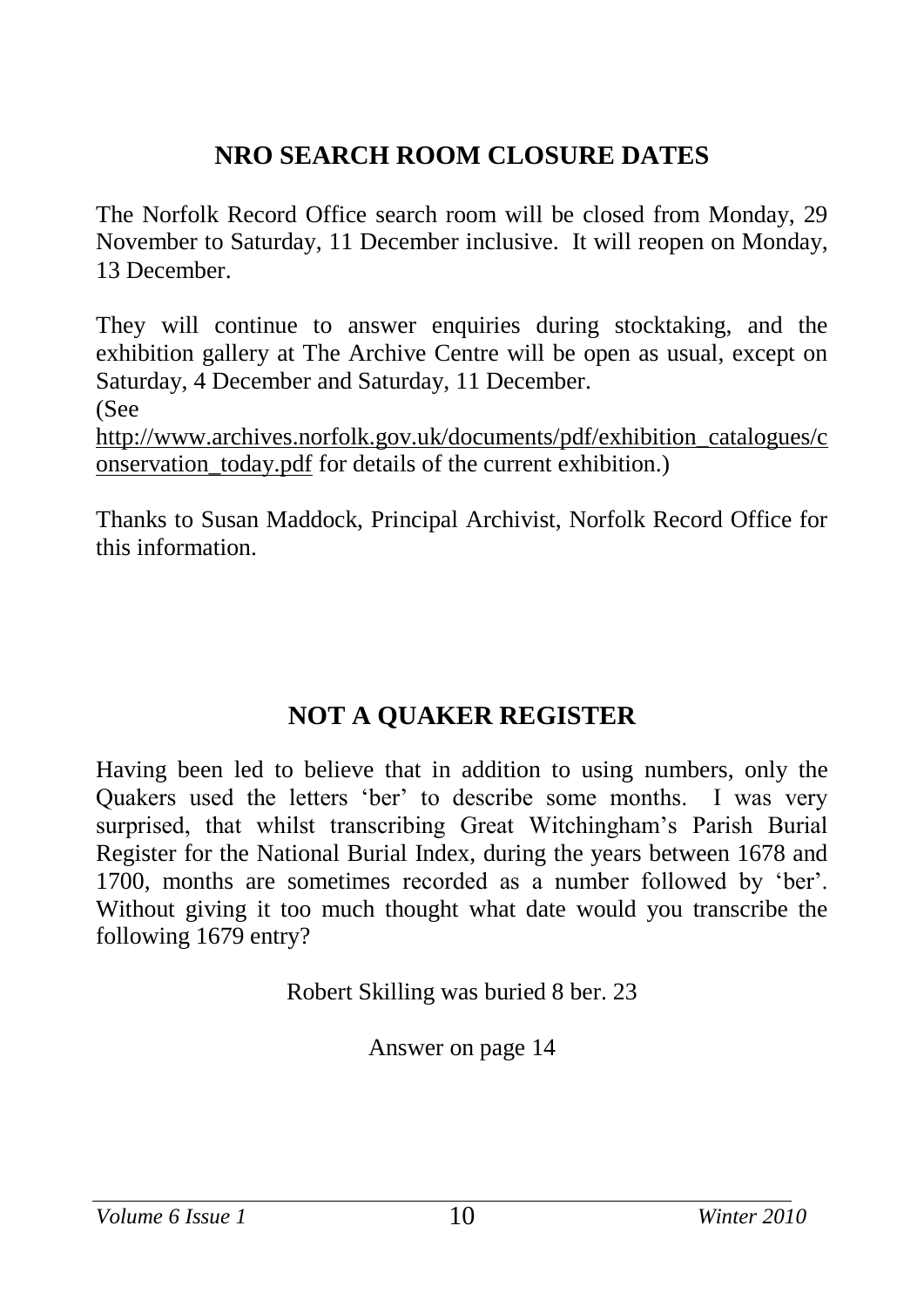#### **A KING BEFORE HIS TIME**

Above the entrance door in North Witchingham church is a two metre square painted canvas of a Royal Coat of Arms. The shield depicts the arms used by the Stuart monarchs and it carries the monogram 'CR' and at the bottom are the words:

"Ex Dona *(The gift of)* Oliver Le Neve Arm: 1 Jan<sup>y</sup> 1660"



Several weeks before recording those words, for our latest Memorial Inscription booklet, I had done a little research into Charles I and II for a piece in our Autumn Newsletter. With this fresh in my mind I knew that Charles I was executed on 30 Jan 1649 and Charles II was proclaimed king 14 May 1661. History tells us that during the interregnum all 'Royal' coats of arms were removed and replaced by those of the 'Commonwealth'. Consequently, I argued, that on Jan  $1<sup>st</sup> 1660$ , when Oliver made his gift to the church, England was in fact, king-less, ruled by The Lord Protector.

Then the penny dropped! At that time the Julian calendar was in use - the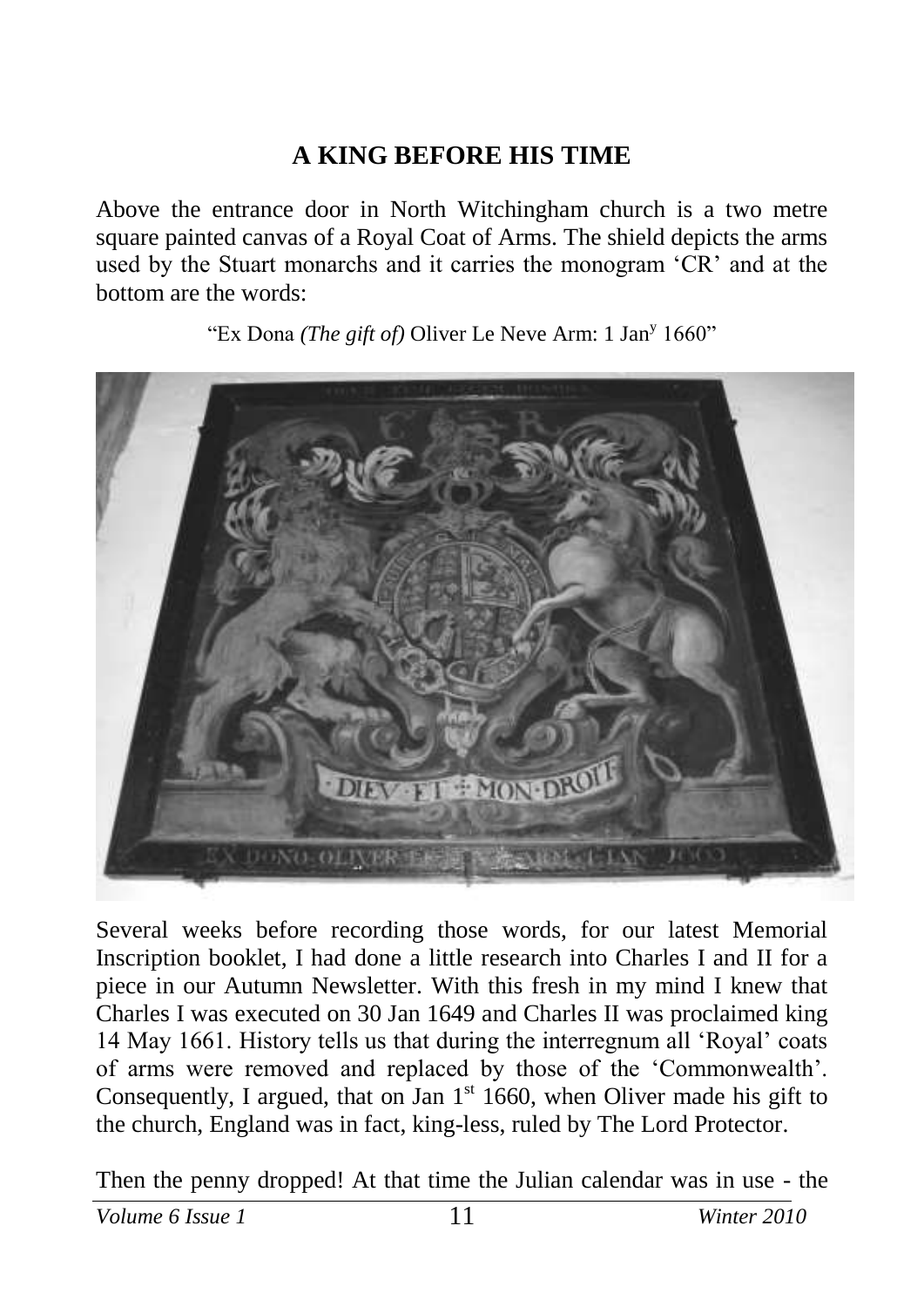year started on March  $25^{th}$  - in 'New Style' this was 1 Jan 1660/1 or N.S. 1 Jan 1661. Most of us are familiar with register entries before 1752 whereby a child that died in infancy could well be buried between Jan 1<sup>st</sup> and March  $24<sup>th</sup>$  and be baptised between March  $25<sup>th</sup>$  and Dec  $31<sup>st</sup>$  of the same year. But this was out of the register context and at first sight appeared as though the king was on the throne before his time.

Tom Garland

#### **WW2 – THE HOME FRONT**

Katrina Siliprandi gave a talk at the October meeting about life on the home front during the Second World War in Britain. It was illustrated with pictures of objects from the Norfolk Museums and Archaeology Service collections and photographs from various archives. The talk was greatly enhanced by contributions from the floor. Many members had memories, recollections or stories to add to the evening.

We were reminded that when war was finally declared on September  $3<sup>rd</sup>$ 1939 after the German invasion of Poland on September  $1<sup>st</sup>$  many preparations had already been made on the home front. 38 million gas masks had been issued in September 1938, in Norwich distributed from City Hall. There was a great fear of gas because of the impact it's use had in the First World War and now there were aeroplanes to deliver it. We saw different types of gas mask, including a photo of a pram that looked more like a mini armoured vehicle. Children were shown practicing putting on their masks, and neighbours chatting over the fence wearing theirs.

On 1<sup>st</sup> September 1939 17,000 members of the Women's Voluntary Service helped organize the evacuation of  $1 \frac{1}{2}$  million people, including 48% of all school children. Children from industrial areas were sent to the country where they would be safer. Children under five were usually accompanied by their mothers; children of school age usually went with their classmates and teachers. 4,000 special trains were used to evacuate children from the cities. When they arrived at their destination they might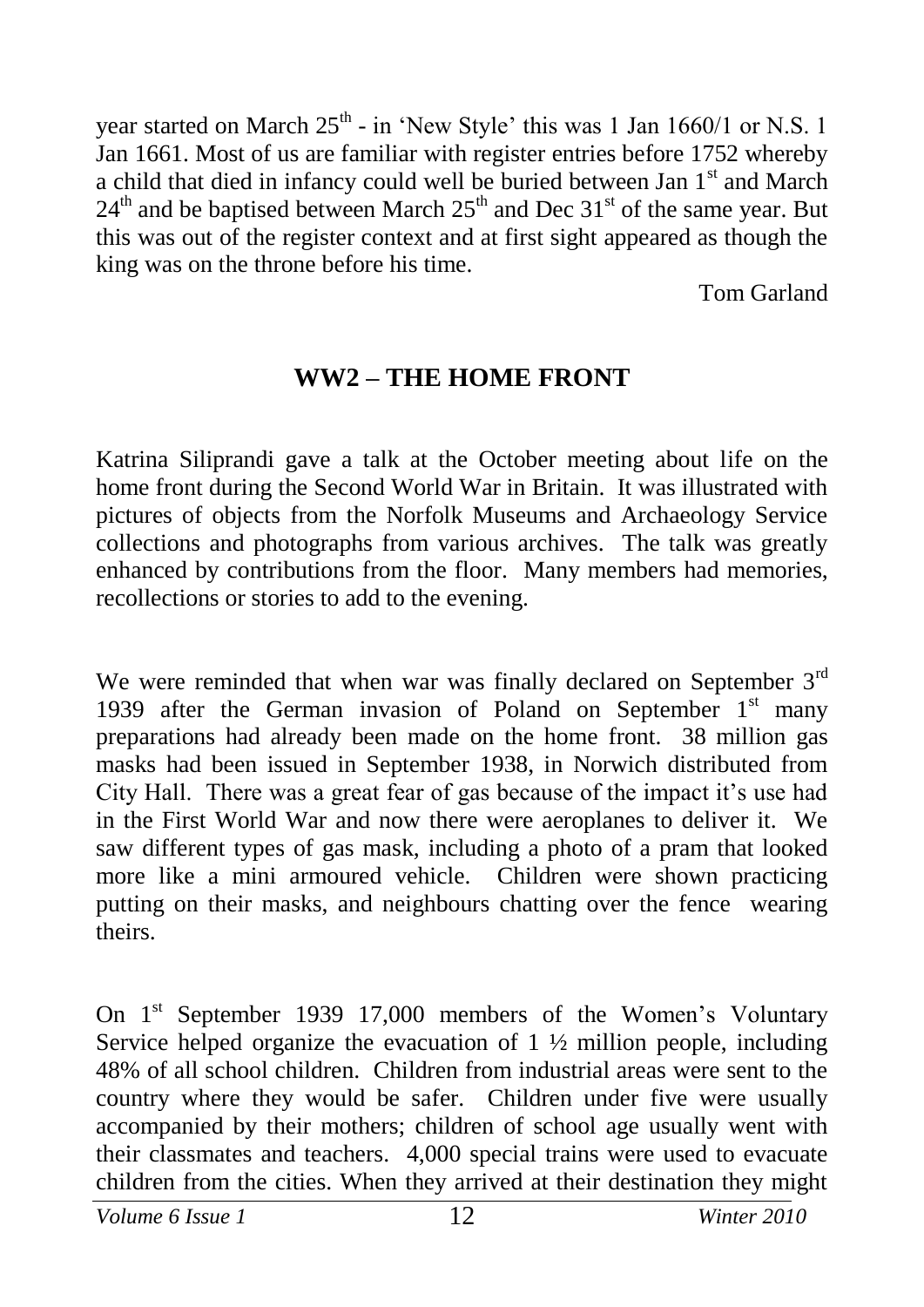be distributed by billeting officers as in Diss, or taken to the village hall to be claimed by householders. We thought about the confusion and distress they must have felt. Many evacuees came from the poorest and most overcrowded urban areas and the families they went to were frequently shocked by their physical condition and manners. War workers were billeted for a 'government guinea', while householders were paid 10s 6d per child, 8s 6d if they took more than one. They could be compelled to take a child if necessary, which must have led to some unhappy experiences all round. Later in the War the allowance was increased by a laundry allowance of 3s 6d, in recognition of the costs resulting from bedwetting. Mothers were only issued with one 'visit an evacuee' cheap day return rail ticket each month. The decision to send children away was left to their parents – though pressure from the government was considerable as is epitomized by the slogan – 'keep them happy, keep them safe'. Despite this by January 1940 88% of mothers and 86% of children had returned home, only to leave again when the bombing finally started in earnest.

Before war broke out Anderson shelters were distributed to householders earning less than £250 p.a. and were purchased by others.

During the evening we were reminded through pictures of many other aspects of life on the home front including: women's war work, Music while you Work, the problems of food production and rationing, the blackout, the Baedeker Raids when Norwich was severely bombed, air raid precautions and the home guard.

The talk finished with some pictures of VE celebrations.

Time ran out before we could look at some of the fascinating items the audience had brought along so this will form the second half of a future meeting.

*Katrina Siliprandi*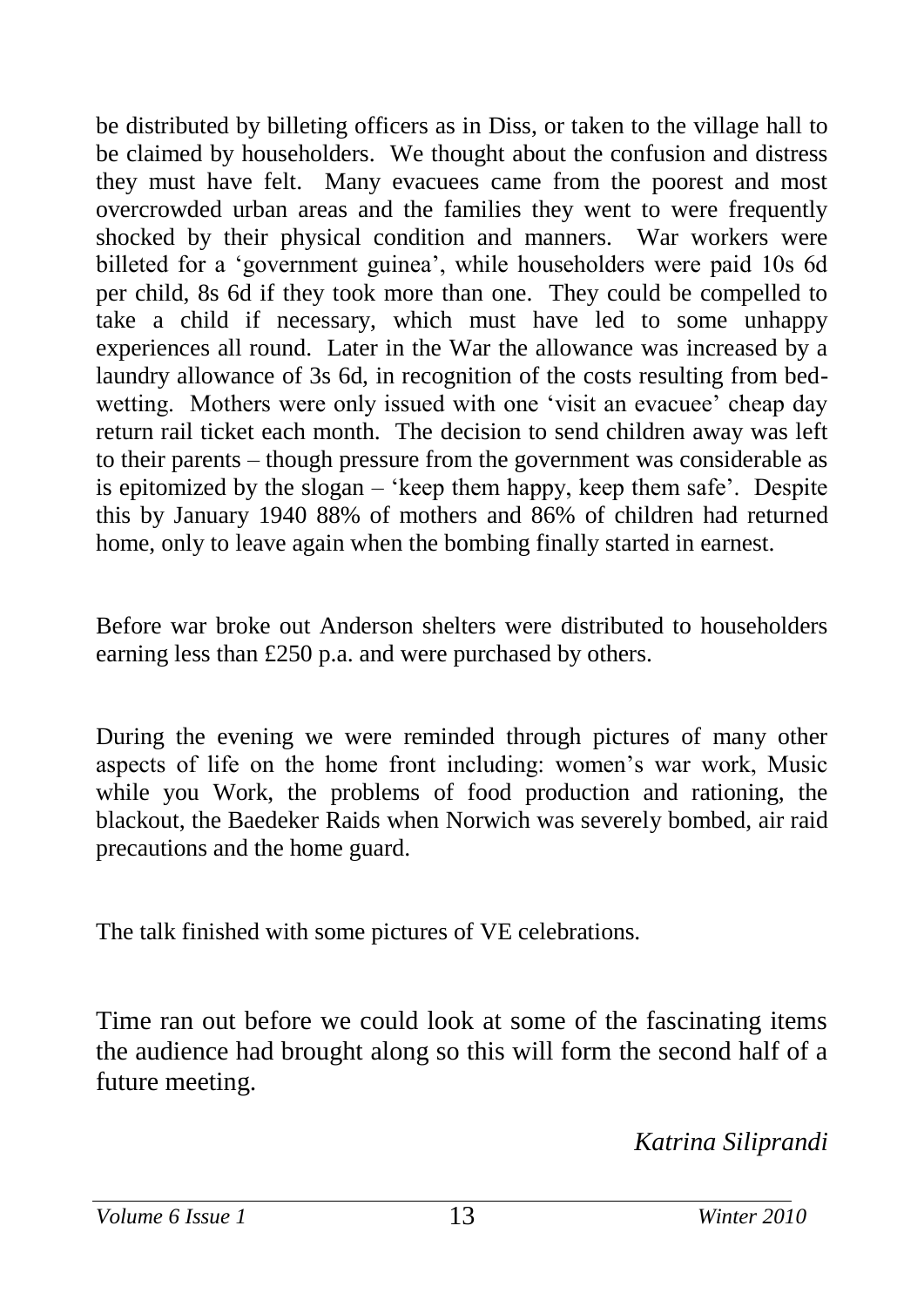#### **NEW MEMBERS' INTERESTS**

Member – 725 Mr A E Mxxxx, -----, -----, -----, ---- --- -----@----- MOUL William Swanton Morley NFK 1770 + MOULD James Swanton Morley NFK 1792 +<br>MOULD James Swanton Morley NFK 1820 + Swanton Morley NFK  $1820 +$ <br>Strumpshaw NFK  $17<sup>th</sup> C$ MOULD Thomas Strumpshaw NFK

Member 726 – Ms L Fxxx, -----, -----, -----, ---- --- -----@----- FOX Phillis Foxley/Dereham NFK 1772 FOX Robert Scarning NFK 1805 FOX William Davey Scarning NFK 1809

Member No 83, R. Wxxxx new email address: -----@-----

#### **NOT A QUAKER REGISTER (Answer)**

23rd October

\_\_\_\_\_\_\_\_\_\_\_\_\_\_\_\_\_\_\_\_\_\_\_\_\_\_\_\_\_\_\_\_\_\_\_\_\_\_\_\_\_\_\_\_\_\_\_\_\_\_\_\_\_\_\_\_\_\_\_

Similarly 7 ber was September, 8 ber October, 9 Ber November, 10 ber December

The system fell into disuse with the introduction of the Gregorian calendar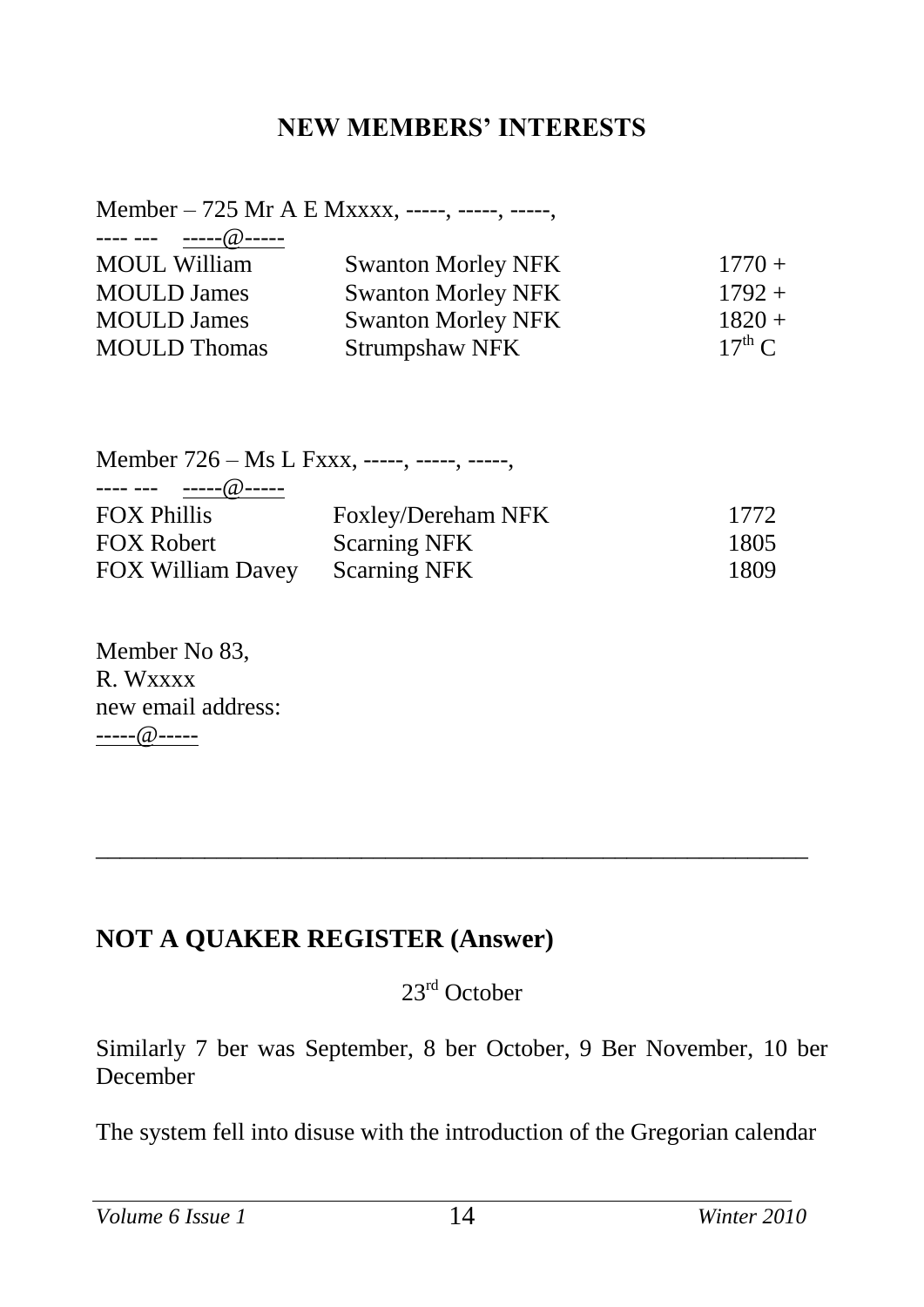#### **COMPETITION CORNER**

The prize for the competition in this issue is one single annual membership subscription to the Society.

The question for the Winter competition is ..................

#### *I was watching the television recently when the racehorse sales at Newmarket were featured, but all the prices were in guineas, this apparently is traditional. So how much, in UK pounds, would I pay for a horse costing 1000 guineas?*

Answers to Kate please by  $18<sup>th</sup>$  January 2011 ... either

*email* [\(familyhis@aol.com\)](mailto:familyhis@aol.com) or *post* (address on back cover of this Newsletter),

or

*bring* your answer to the meeting on 19<sup>th</sup> January 2011 and hand it to Sue when you sign in.

Correct answers will be put into a bag and drawn at the January meeting.

There is one prize, which is one annual single membership subscription, which will be in the form of a voucher.

Open to members only, UK or overseas. One entry per member. Please include your membership number with your entry.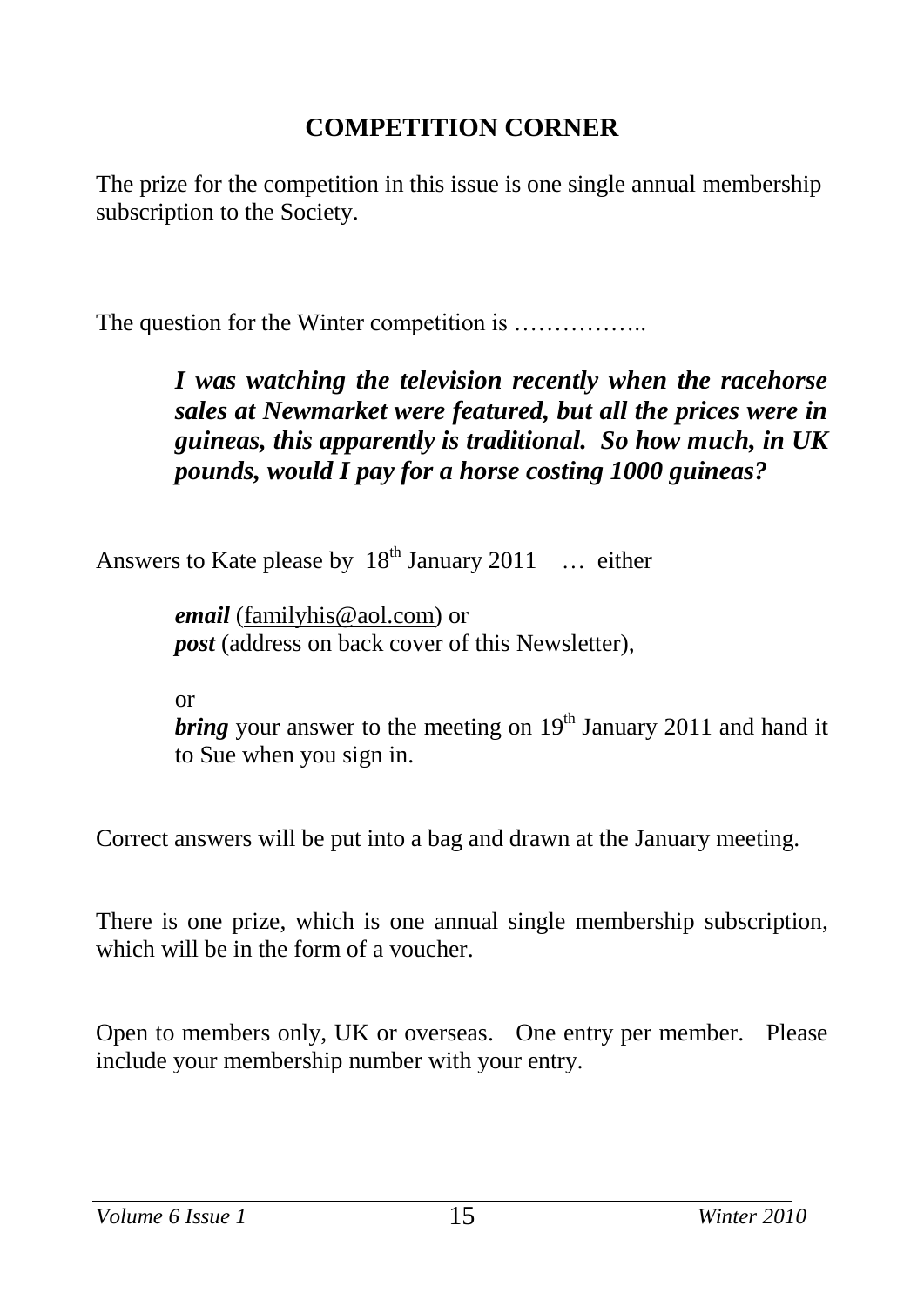#### **YOUR LETTERS**

Christine Peach sends her thanks … she asked for information about the hamlet of Ivy Todd near Necton

*Back in April you very kindly printed my request for help in the Mid-Norfolk FHS newsletter.*

*Is it possible now for me now to express my thanks for all the help I received. I am so grateful. My cousin and I now know the address of her parents home. Mission accomplished!*

*Many thanks Christine Peach*

John Clarke has asked if any member can help with the following …

*John is seeking any member who has the WHEALES name in their tree. His great grandfather is James WHEALES Clarke and John is trying to find out why he was christened with the middle name. He has noted that there are many WHEALES in Norfolk, in the 1841 census there are two Susan Wheales in Beeston (born 1766 and 1793), and also listed is Elizabeth 1806, Petre 1806, Sharlotte 1816, John 1821, Robert 1821, Margaret 1826, Hariet 1829, George 1831, Edmund 1832, Sarah 1834, Petre 1839 and George 1841.*

*Are any of these married to a Clarke.*

If you can help please contact Kate (Editor) address and email on the back cover.

Gloria Keshow from Australia is researching her convict ancestor in the Swaffam area, she writes …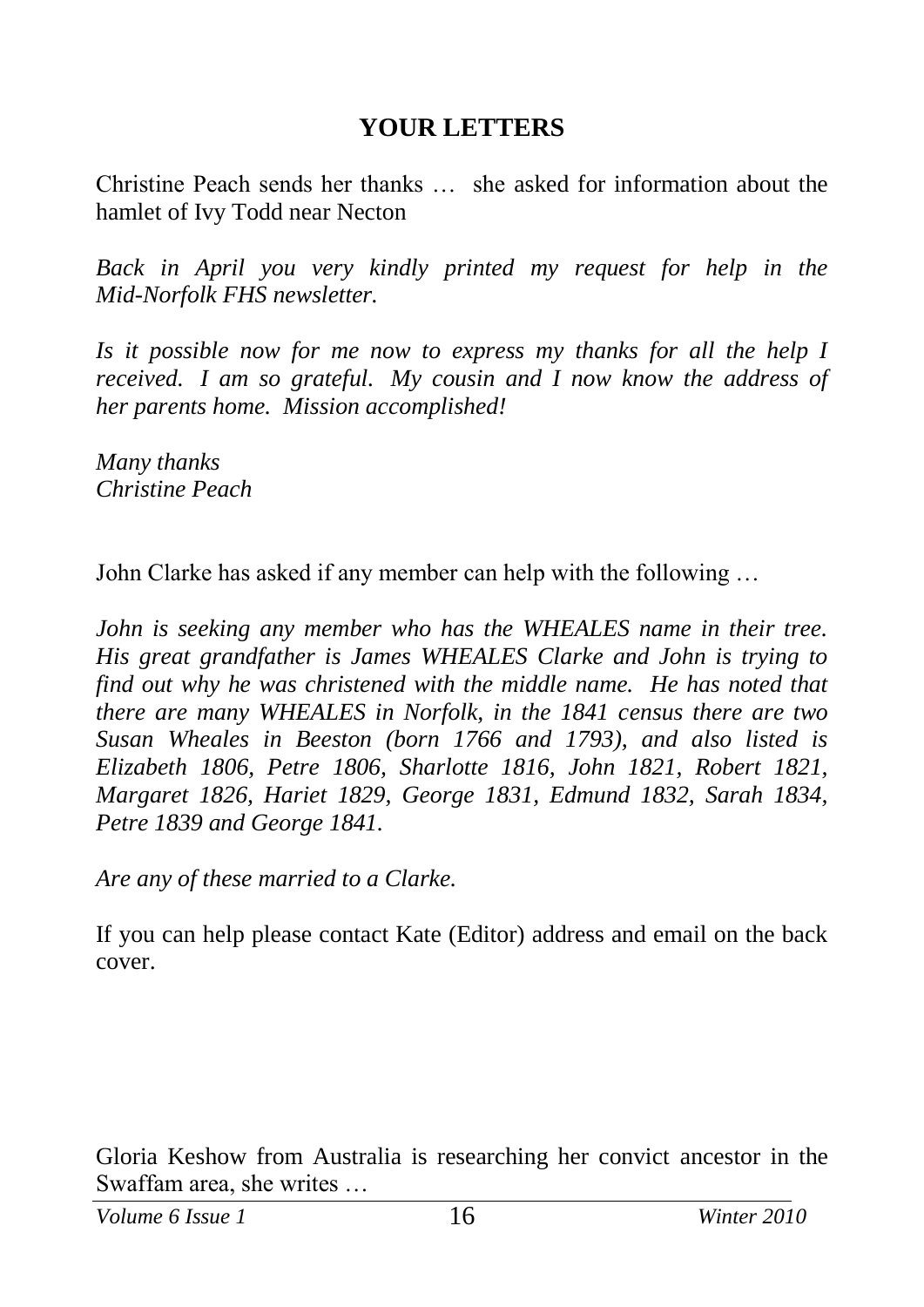*my g\grandfather William was sent to Swaffam court 27th October 1847 and was transported to Tasmania where he married a Mary Lewis. William came out on the Maria Somes (2), he gave his next of kin as John William and Mary Shearing, brother and sister.. would appreciate it if someone has information, would be delighted to locate a family member and/or descendants of my great/grandfather...*

> *Gloria Keshow. nee Shearing daughter of Ethel and James Shearing* …

Again - If you can help please contact Kate (Editor) address and email on the back cover.

#### **A Christmas Tale**

*Years ago, I was trawling through parish registers, as we do. I was looking in West Norfolk in about 1600-1700 at baptisms. I came across a boy called Christmas, and at the time I wondered who would want to be called Christmas.* 

*Sometime later I came across another baptism for a boy called Xmas. Funny name to call someone, but there you go.*

*A couple of years ago, looking at baptisms in Necton for about 1600 I came across Xopher son of so and so. I looked and it and looked at it, then it clicked, as the boy's real name was Christopher as the X is really a cross for Christ.*

*The boy whose baptism was recorded as Xmas, was really called Christmas. Now I know why Xmas is called Xmas. A lot of people did not know that*

*PS … and I was born on Christmas day.*

*Christopher Harpley*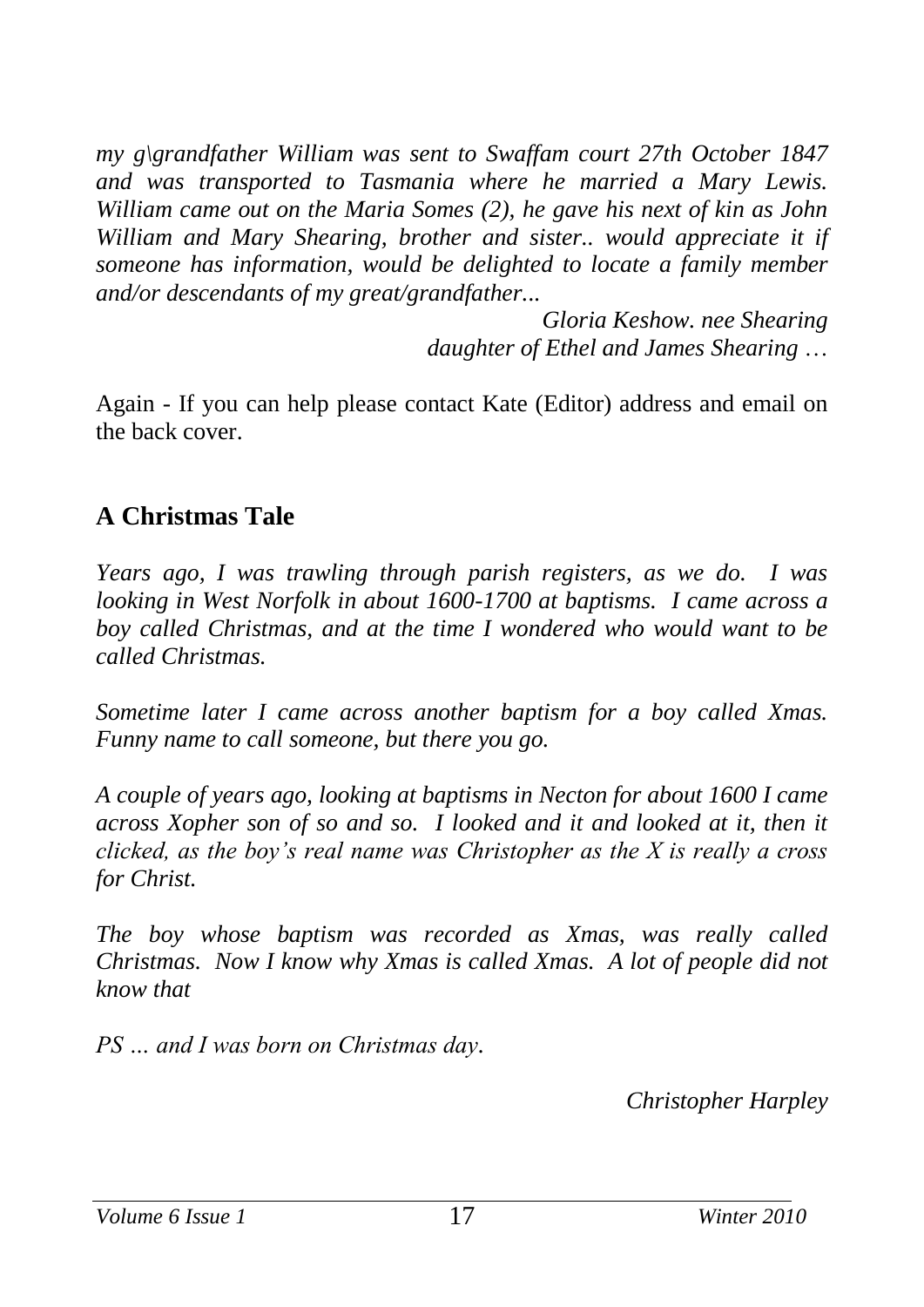#### **Forever Norfolk**

*John Clarke wrote this poem when he was feeling very nostalgic for Norfolk* 

Oh! Norfolk, the county of my birth I do miss thee more with a tear 'Return', a voice within for all its worth

In my mind this scene does reappear To me you are the best county on earth Your country fields and seaside with its pier

Those Sunday afternoons after dinner Strolling along contented beside a seashore Memory although old, is not dimmer

Keep these coming back to my soul evermore So might I, as old age comes remember This my Lord to thee, I do implore

My county to me forever sing this song For this is my love of Norfolk you sing Though now at a distance, to you I belong

Ancestors mine I am not abandoning My heartfelt love of you is strong As back through centuries I'll be travelling

John Clarke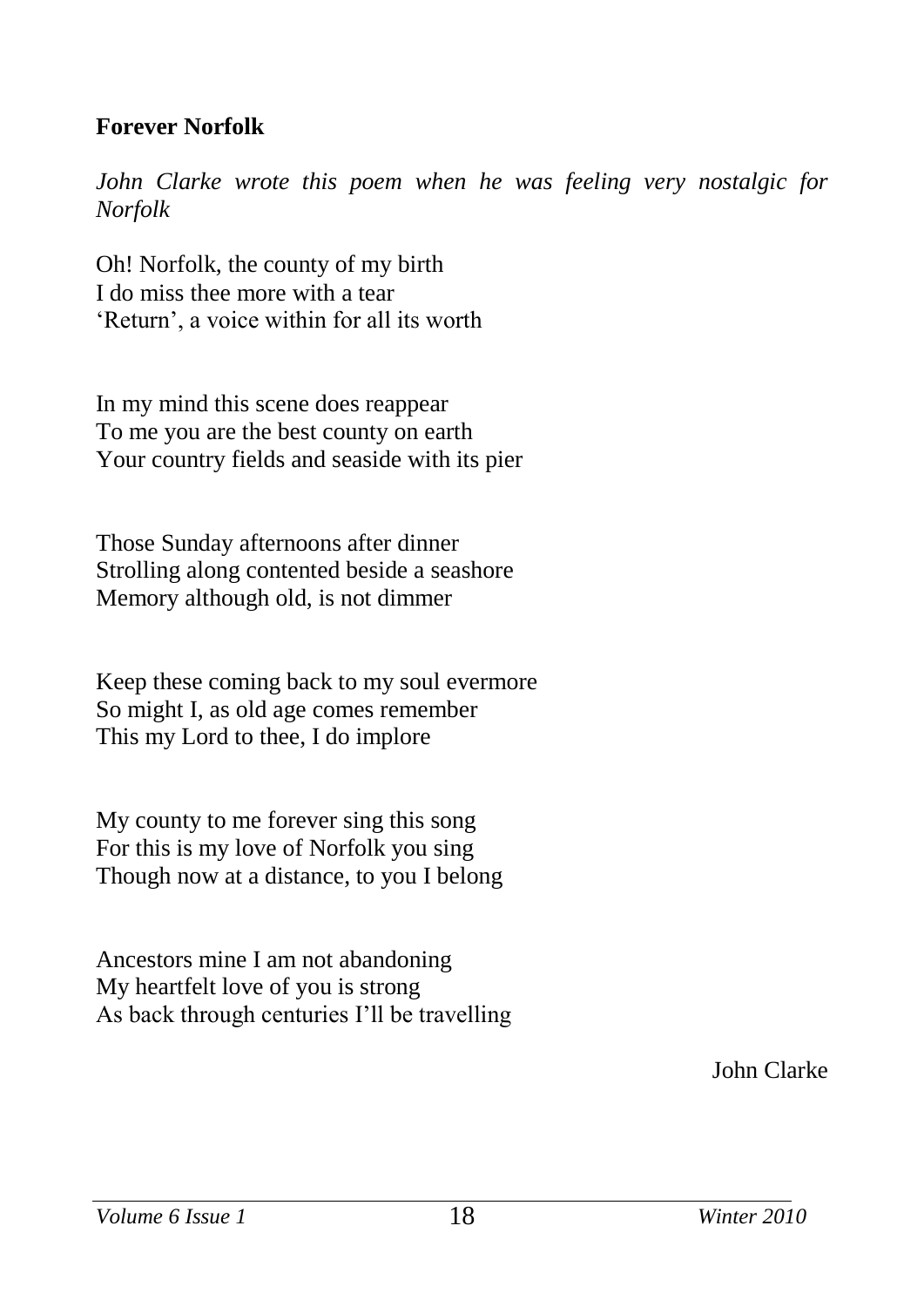$\ast$ 'FindMyPast' has offered a subscription renewal discount of 10% to FFHS Members as an added incentive for ioining/reioining. The code is FED65. The code cannot be used in conjunction with any other promotion or free trial and it will expire on 31 July 2011.

#### $\ast$ **Ancestry now have searchable BMD 1837 - 2005 online!**

### **PRICE RISES AT LDS FAMILY HISTORY CENTRES**

The Church of Jesus Christ of Latter Day Saints (LDS, or Mormons) have recently increased their prices for the ordering of microfilms to £7.50, but they will remain available to you at the Family History Centre for your use for 90 days. Despite the considerable rise in their fee, if you live distant from the Record Office that holds the records you wish to view and within easy reach of a Family History Centre this still represents very good value.

As a reminder, you can find out what is available (including parish and other world wide records), by perusing the Family History Catalogue on line at [www.familysearch.org](http://www.familysearch.org/) where you can also discover the location of your nearest Centre,

Our local (Dereham) LDS Family History Centre is on Yaxham Road, near the Tesco roundabout and is open Tues, Wed and Thurs 6pm - 9pm (Thurs 6.30). To make an appointment, to find out the new procedure for ordering films, or simply see what they have to offer, please ring during these opening hours (01362 851500).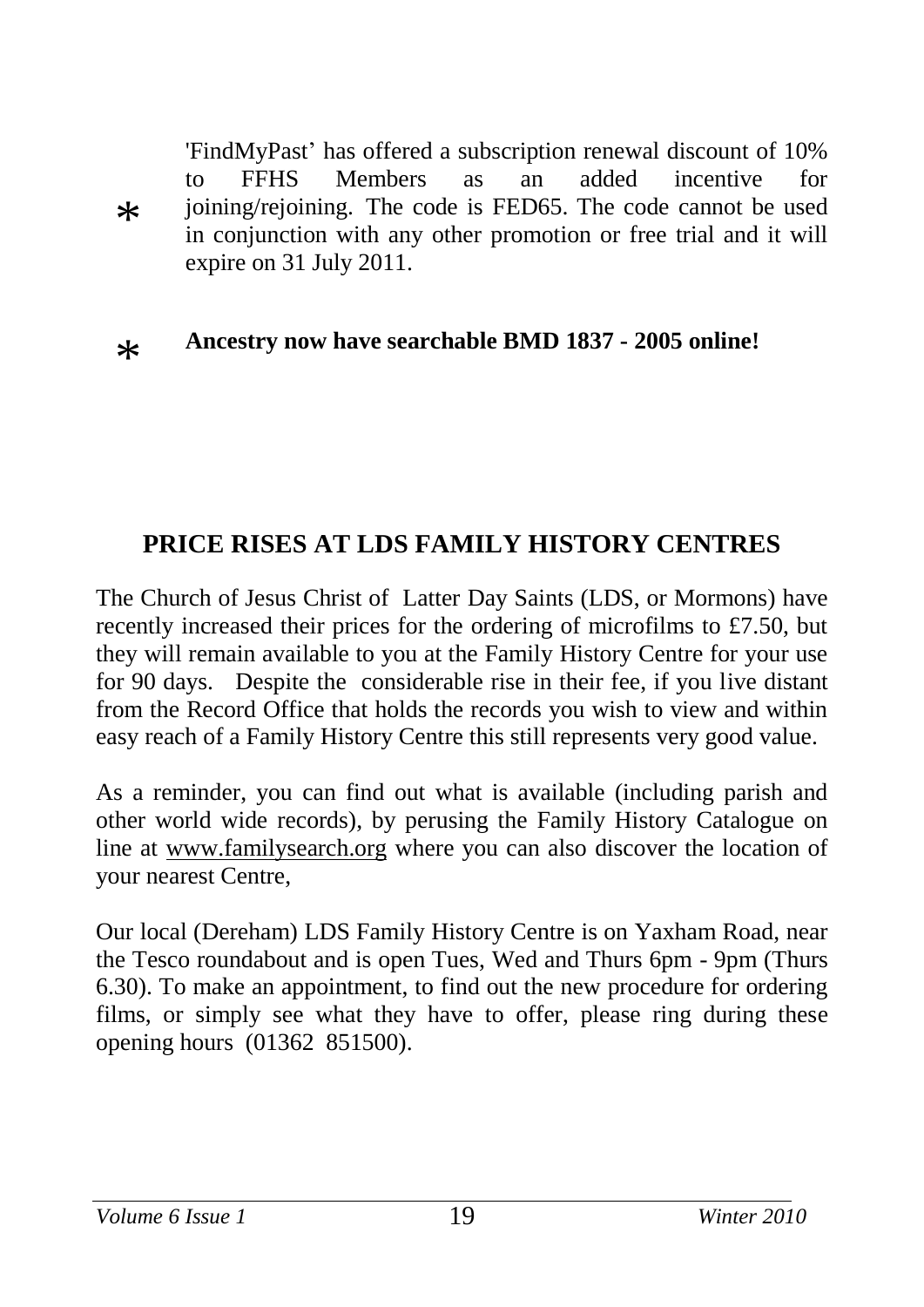#### **THE SOCIETY'S RECENT PUBLICATIONS**



#### **THREE MORE CHURCHYARD MEMORIAL INSCRIPTIONS RECORDED**

By the time this Newsletter goes to print three more churchyards will have been recorded and added to our MIs list.

St Mary GREAT WITCHINGHAM St Faith LITTLE WITCHINGHAM St Andrew WELLINGHAM

Collectors of our MI booklets should note:

Little Witchingham has only 15 memorials and is included in a single booklet with Great Witchingham £2.80 plus p&p

And Wellingham has only 85 memorials and is our third booklet to be produced in A5 format £1 plus p&p

Please add postage and packing … UK  $2^{nd}$  class  $\dots$  81p per book (Wellingham 50p) Overseas: Surface Mail Printed Papers - £1.60p per book (Wellingham £1)

Air Mail Printed Papers - £3.00 per book (Wellingham £1.50)

For Large orders (overseas surface and air mail) please contact the Publications Secretary [\(familyhis@aol.com](mailto:familyhis@aol.com) ) for postage price

N.B. Will overseas members please note that, in order to keep postage costs down, publications are sent at Printed Paper Rate and we are not permitted to include any correspondence.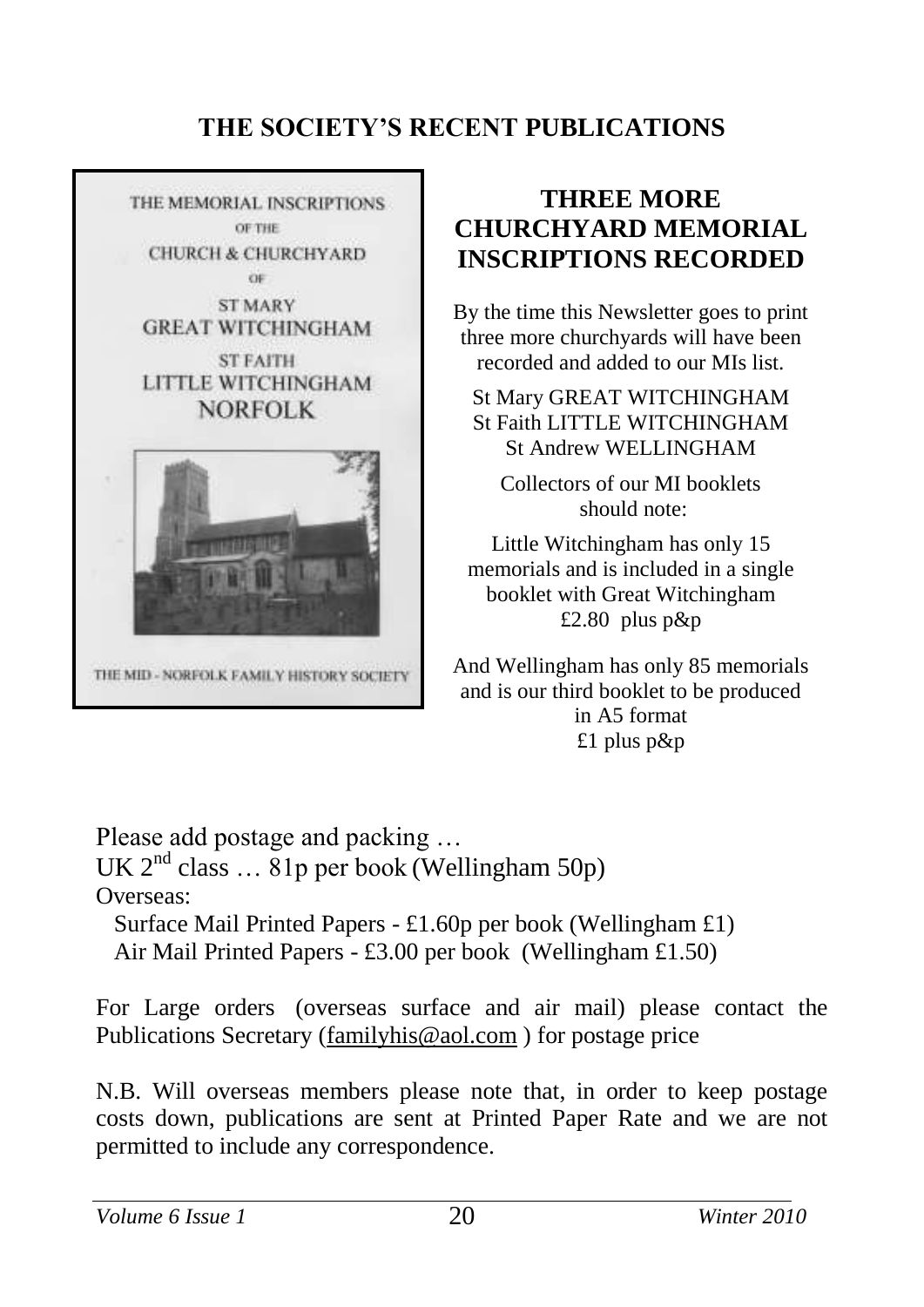Please send orders to Kate (address on back page), Cheques should be made out to 'Mid-Norfolk Family History Society'

For a full list of publications available see the Mid-Norfolk Family History Society website - [www.tsites.co.uk/sites/mnfhs/](http://www.tsites.co.uk/sites/mnfhs/)



*Please be aware that any contract or agreement made between members and members or researchers/ advertisers is on their own terms, and is therefore not the responsibility of the Society. However, we would like to know of any problems encountered and may cease accepting advertising.*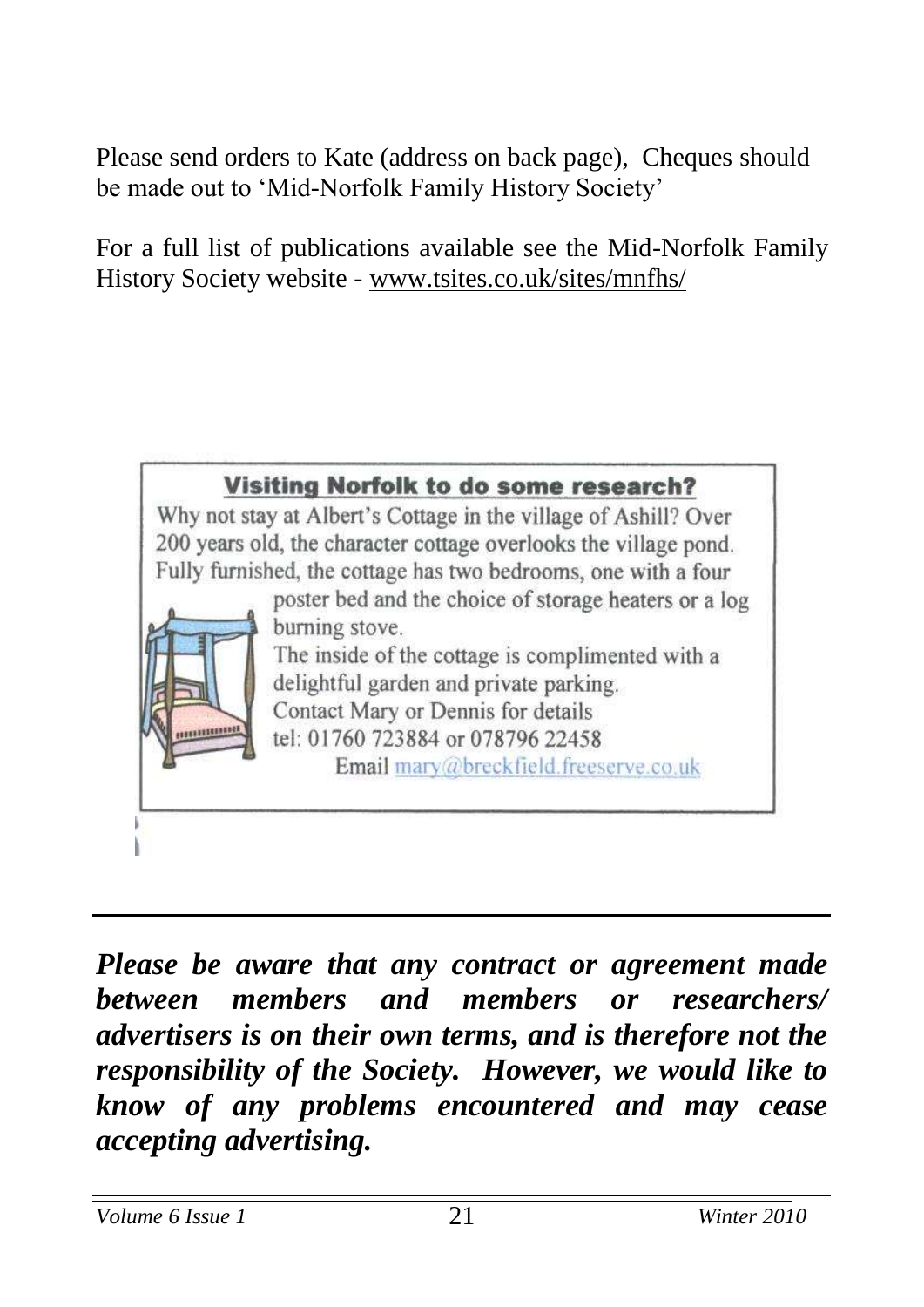### **NORFOLK RESEARCH**

Parish Records and Census Searches £5 per hour Send S A E for details to: W Hepburn, 11 Preston Avenue, Wymondham, Norfolk NR18 9JC Or contact by email: Willie.h.1945@virgin.net

#### **SOME INTERESTING WEBSITES**

[www.english-heritage.org.uk/NMR](http://www.english-heritage.org.uk/NMR) - Links to over 400,000 images dating from 1850s to present day.

[www.victorianlondon.org](http://www.victorianlondon.org/) – Dictionary of Victorian London. Copy of the site is available on CD for £12. For more information email: [lee@vistorianlondon.org](mailto:lee@vistorianlondon.org)

www.gravestonephotos.com – Indexes of names and relationships which appear on grave monuments. For the majority of English counties at least one graveyard is covered, and there is good coverage of Durham, Norfolk, Suffolk, Surrey and Yorkshire. You can also request free images of gravestones

[www.missing-ancestors.com](http://www.missing-ancestors.com/) – This site contains information on industrial and reformatory schools and the like in England and Wales during the  $19<sup>th</sup>$ and early 20<sup>th</sup> century, with lists of staff and children. There is also some information for Scotland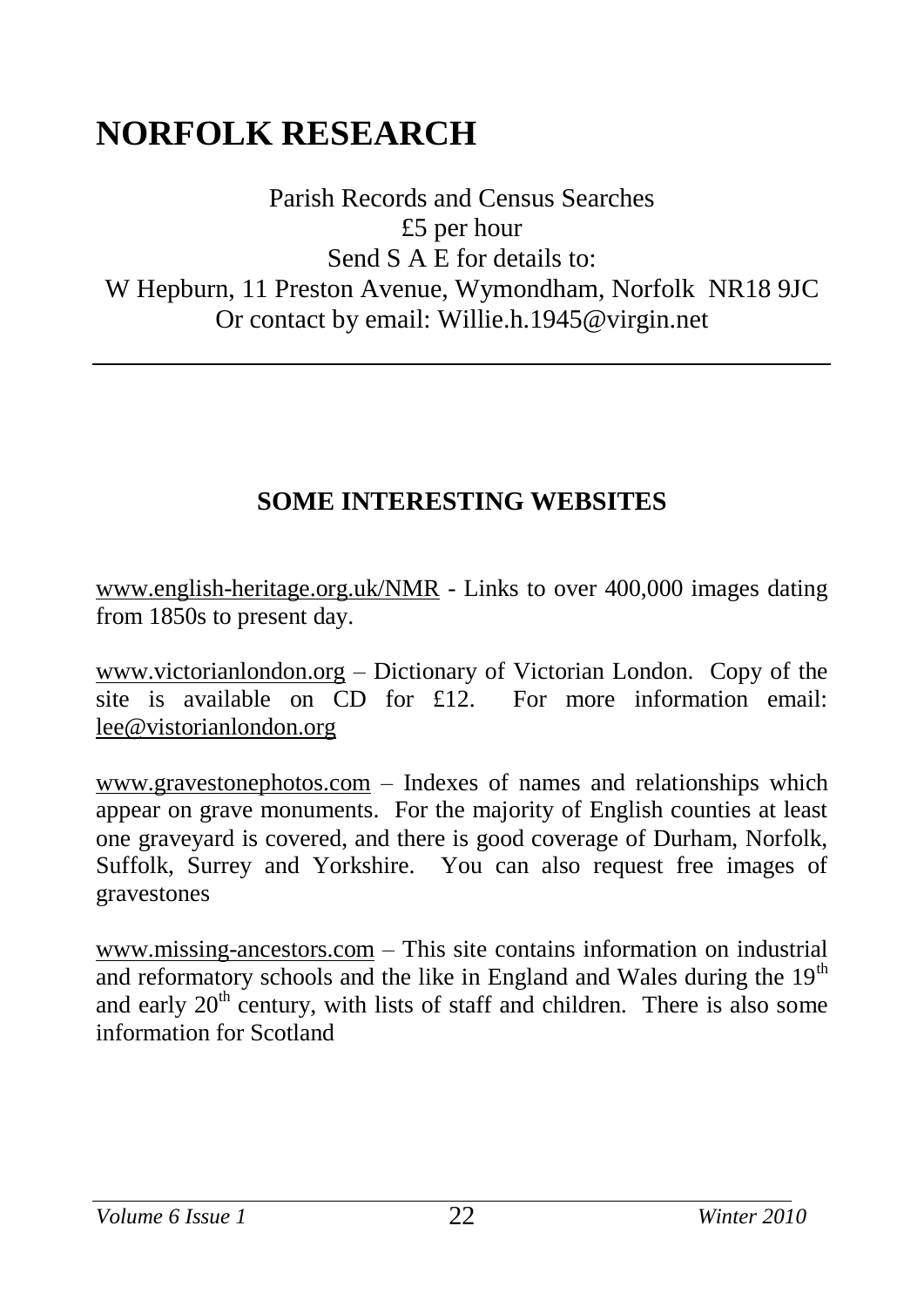### **Tracing Your Family Tree? Norfolk**

**Suffolk, Cambridgeshire, Essex and Lincolnshire**

## **Professional Researcher**

### **Gill Blanchard BA, MA Post. Grad. Cert. Ed (PCE)**

### **Record Office and Freelance since 1992**

### **Family History Courses available**

**84 Rupert Street Norwich, Norfolk NR2 2AT**

**Tel: 01603 633232**

**[gblanchard@pastsearch.co.uk](mailto:gblanchard@pastsearch.co.uk) [www.pastsearch.co.uk](http://www.pastsearch.co.uk/)**

**I am a qualified historian and researcher providing a full range of services including: Compiling Family Trees, Writing Your Family History, Local History, House History & Photography**